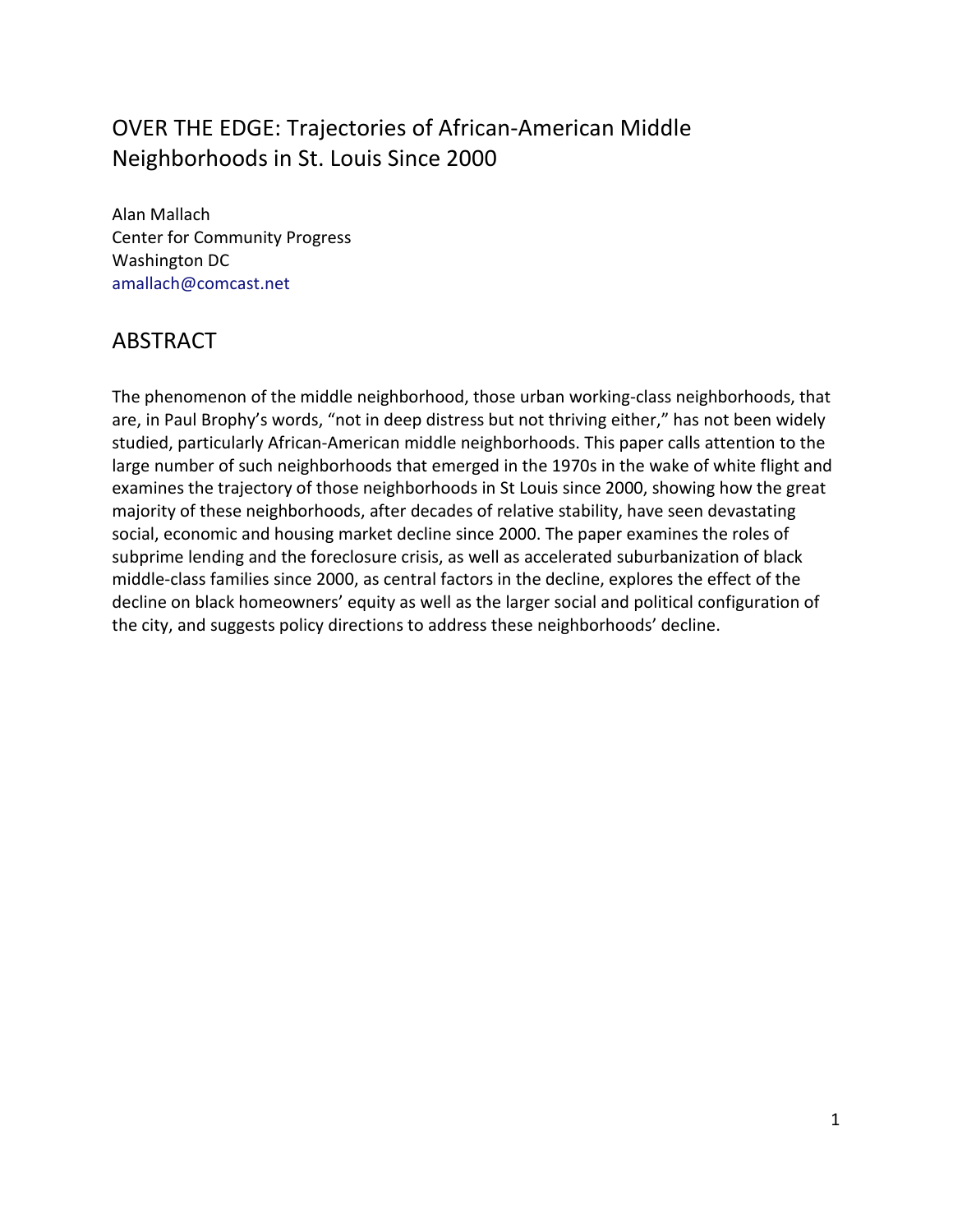## OVER THE EDGE: The Decline of African-American Middle Neighborhoods in St. Louis Since 2000

Alan Mallach Center for Community Progress

### 1. Introduction: the idea of the middle neighborhood

The purpose of this paper is to investigate a phenomenon that has been given little attention in the research literature, the trajectory of African-American middle neighborhoods since the beginning of the current millennium. Since not only this subject, but the entire concept of what are referred to as "middle neighborhoods" (Brophy 2016) is likely to be unfamiliar to many readers, I will begin with a short introduction to place the subject in perspective, as well as to identify the extent and limitations of the relevant literature.

The ongoing process of urban neighborhood change and the nature of the forces driving those changes have been the subject of a vast literature since the work of the Chicago School in the 1920s (Park 1952, Keller 1968, Schwirian 1983, Grigsby 1986, Mallach 2015a among many others). While much of the classic work on neighborhood change was produced many years ago, in recent years important work has appeared on specific forces driving change, such as mortgage foreclosures (Li and Morrow-Jones 2010, Schuetz, Been and Ellen 2008 among others); the effect of interventions such as demolition or housing rehabilitation on neighborhood trajectories (Griswold et al 2014, Dynamo Metrics 2016); and above all, on that subset of neighborhood change generally referred to as gentrification, where the volume of literature is so extensive that it needs no citation<sup>[1](#page-29-0)</sup>.

A pronounced imbalance appears to exist, however, in the nature of the neighborhoods and changes studied. For one, gentrification appears to be a much more popular subject than neighborhood decline, as reflected in the number of books and both scholarly and popular articles that have appeared, $2$  as well as the extent to which it is the subject of controversy and local policy advocacy. This appears to be the case not only in cities like Seattle or Washington DC, where gentrification is extensive, but also in Midwestern cities like Milwaukee or Detroit, where the evidence indicates that decline is substantially more widespread than gentrification (Mallach 2015b, Webber 2016, Dowdall 2016).

With regard specifically to predominately African-American neighborhoods, a similar imbalance can be seen. The bulk of the research is on neighborhoods of concentrated poverty, often focusing on the problems associated with those neighborhoods, such as crime or health problems; as Patillo (2005) points out, "Although the seminal studies of black community life always included a consideration of the enclaves carved out by the small group of middle-class African Americans, the spotlight put on the black poor beginning in the 1960s altered that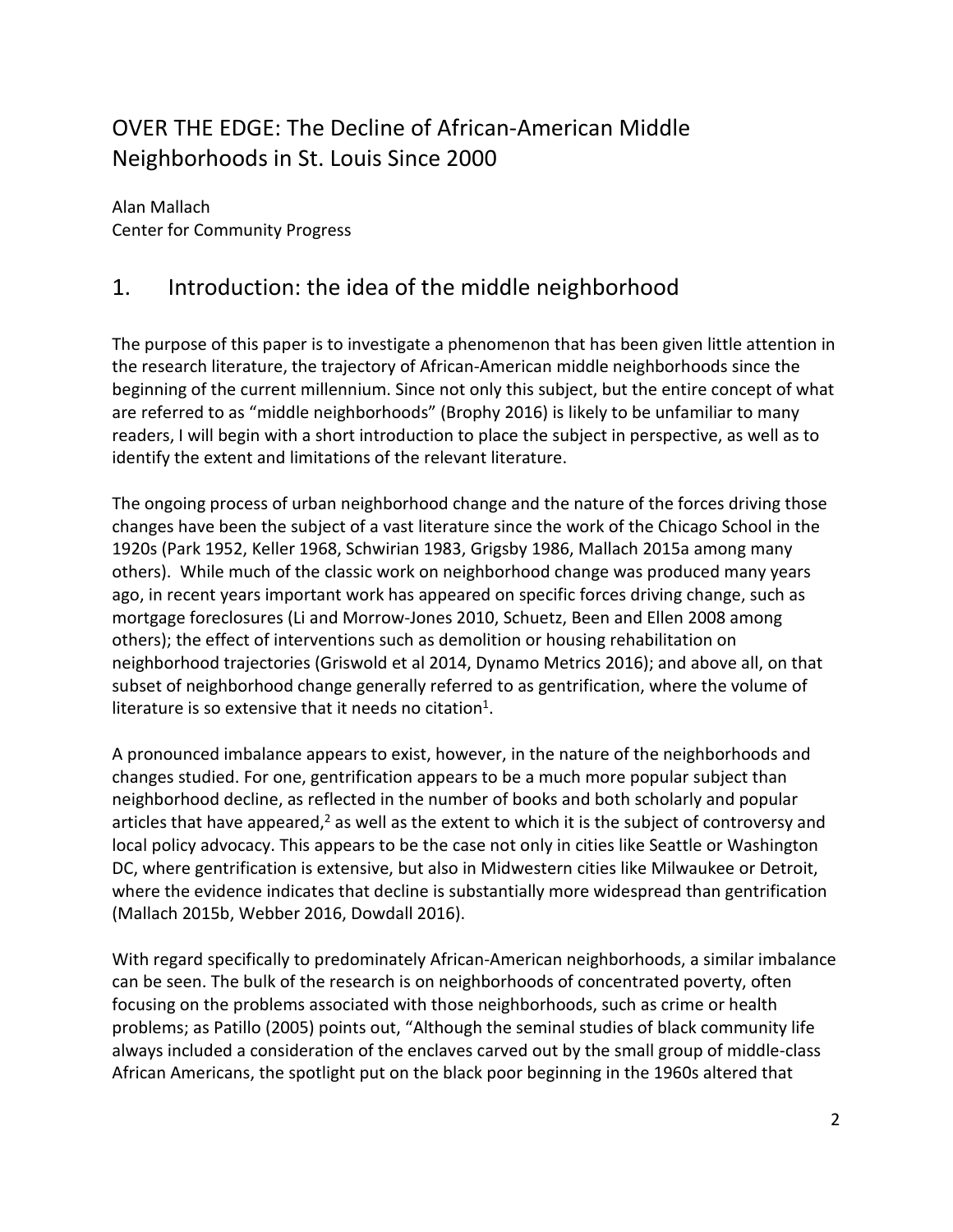practice. With few exceptions, the focus was on poor blacks in poor neighborhoods, as illustrated by a slew of now-classic "ghetto" ethnographies (p306, citations omitted)".

Yet most black households are not poor, and most do not live in concentrated poverty neighborhoods. There has, of course, been research on the black middle class, but relatively little on the neighborhoods in which they live, and of that little, much of it focuses on the dynamics of suburbanization by the black middle class, rather than the trajectories of their neighborhoods as such. Patillo's pioneering taxonomy of those neighborhoods (Patillo 2005), and the rich sociological/ ethnological case studies by Patillo (2013) and Woldoff (2011) are notable exceptions.

The scholarly imbalance has been paralleled by a similar imbalance in the world of practice where in recent decades, at least until recently, the overwhelming focus of attention and resource allocation by municipal governments, philanthropies or community development corporations (CDCs) has been on the poorest, most disinvested, neighborhoods, rather than on those many neighborhoods in American cities that veteran urban practitioner Paul Brophy aptly puts it, "are not in deep distress, but are not thriving either." (Brophy 2016, vii) These neighborhoods have recently been dubbed, by Brophy and others, "middle neighborhoods." As George Galster has written, "compared with places that are gentrifying or concentrating disadvantage, middle neighborhoods have been largely ignored by urban scholars and planners (Galster 2016, p9),"

Exactly what is a middle neighborhood may not be susceptible to precise definition. Webber (2016) defines them as "traditionally […] the heart of American cities….the neighborhoods where working and middle class citizens live, raise families, pay taxes, send their children to school, go to church, synagogue or mosque, and shop at the local grocer."<sup>[3](#page-29-2)</sup> In past eras when the middle class, roughly defined as those households with incomes reasonably close to the citywide median income, made up the majority of most urban populations, they were the dominant urban neighborhood type; neighborhoods made up of single family houses<sup>[4](#page-29-3)</sup> with high levels of homeownership, which provided homes for the middle-income workers who propelled the city's economy and government, and which for the most part provided their families with a safe and supportive environment.

Contrary to the widely held view that such neighborhoods disappeared with suburbanization and white flight, a view implicitly reinforced by thoughtful yet one-sided books mourning their demise (Ehrenhalt 1995, Suarez 1999), they continued to exist, although diminished in number and extent. In some cases, they remained predominately white neighborhoods, often with a distinct ethnic identity, like The Hill, an Italian neighborhood in St Louis.

More often, however, they went through racial transformation but – at least for many years – experienced far less demographic or economic change, as striving African-American families took advantage of the space left by white flight to move into neighborhoods from which they had been largely blocked before passage of the Fair Housing Act. In a little-recognized process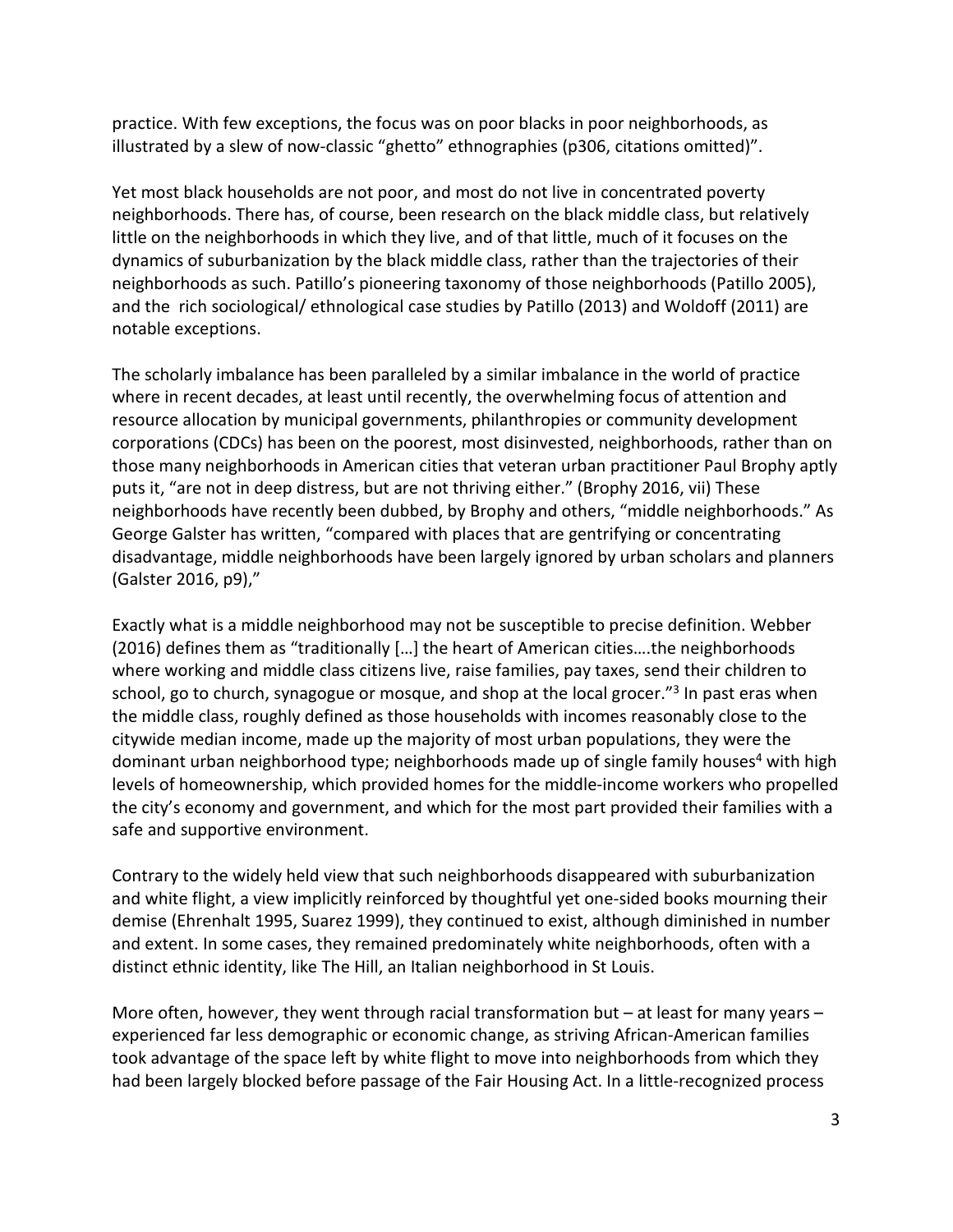largely obscured by dominant narratives about neighborhood decline and suburbanization, many formerly white middle-class neighborhoods in America's older cities that went through racial transitions in the 1970s became and remained for some decades thereafter black neighborhoods of similar middle class character. That process, which to the best of my knowledge has not been the subject of systematic investigation, is worth a major study in itself.

That is not the subject of this paper. Instead, using St Louis as a case study, I will focus on what happened to a cluster of those neighborhoods after 2000, as the increasingly fragile framework of the black middle-class urban neighborhood began to collapse. In the second part of this paper, after a short discussion of the larger neighborhood context in St Louis, I describe the trajectories of its African-American middle class neighborhoods, exploring both housing market and socioeconomic change over the period since 2000 in eighteen census tracts which I define as middle neighborhoods.

The third part of the paper explores what factors might be responsible for the precipitous change documented in the first part. While this is a preliminary investigation, and does not offer definitive answers, I show how a cluster of inter-related forces, most significantly the foreclosure crisis of the early 2000s and the evidence for a strong black middle-class exodus from the city during those years, may represent a significant part of the explanation for the change. Finally, I explore the implications of this change, in terms of both the loss of African-American household wealth associated with the loss of home equity, and its effect as a driver of increased racial and economic polarization in the city of St Louis, closing with some brief comments on the public policy implications of the changes that I describe.

2. The trajectories of African-American middle neighborhoods in St Louis

#### **a. Overview**

St Louis is a good place to study neighborhood trajectories in America's older industrial or legacy cities (American Assembly 2011). In contrast to Detroit, whose precipitous decline after 2000 makes it an extreme case among major US cities, St Louis has seen significant revival in recent years fueled by in-migration of college-educated Millennials, growth in the higher education and health sectors, and revitalization of a number of city neighborhoods (Mallach and Beck Pooley 2018). Since 2000 its rate of growth in median incomes and house values has outpaced national trends. As such, its post-2000 trajectory with respect to demographic, economic and housing market factors is generally similar to that of many other older cities, including Baltimore, Pittsburgh and Cincinnati. As is true of those cities, St Louis is still a relatively poor city by national standards, in marked contrast to a handful of older cities like Boston, Seattle or Washington DC, which have revived to such an extent that they are now significantly more prosperous than the nation as a whole. While not typical of all cities – recognizing that significantly different dynamics affect cities in the Southwest and West in particular – it is representative of a significant class of American city.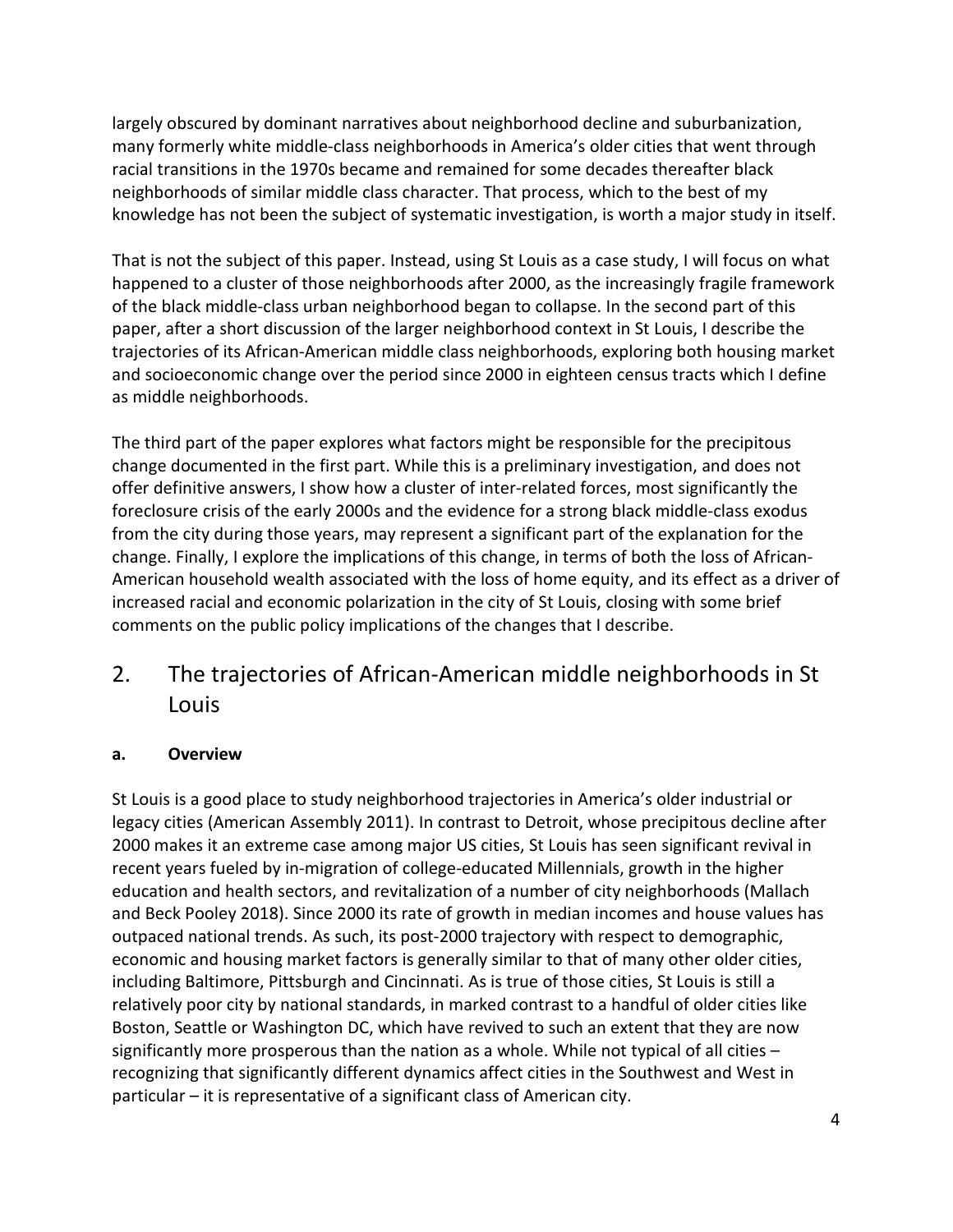St Louis, moreover, has a straightforward spatial configuration and a highly segregated racial history. The city, which is shaped much like a teardrop, is divided into three distinct areas. The Central Corridor, a strip 1 to 1.5 miles wide, contains downtown St Louis, the city's major medical centers and universities, a few neighborhoods, most notably the historic and affluent Central West End and the iconic Forest Park, modelled by its designers after Olmsted's recently-completed Central Park and Prospect Park. The rest of the city is divided into North City and South City (also known as Northside and Southside), each of which is made up of many distinct neighborhoods (Figure 1).

Figure 1: City of St Louis map showing principal geographic divisions



Historically, St Louis was highly racially segregated, with areas of black residence limited to areas north of Delmar Boulevard, the *de facto* boundary between the Central Corridor and North City, a line widely known in St Louis as the "Delmar divide" (Harlan 2014, Hines 2018). Although the reality on the ground has shifted in recent years, this divide still dominates perceptions of racial 'territory' in St Louis today. Well into the postwar period, African-Americans were excluded from all but a handful of enclaves south of Delmar Boulevard, and for much of that period, from most of the area north of Natural Bridge Road (dashed line in Figure 1) as well. Although over 25% of the population of South City is African-American today, North City continues to be racially segregated, with 96% of its 2015 population black.

While, as I have suggested earlier, the concept of a middle neighborhood is both multifaceted and arguably in part subjective, for this analysis I have adopted a straightforward definition, treating as middle neighborhoods those census tracts in which the tract median household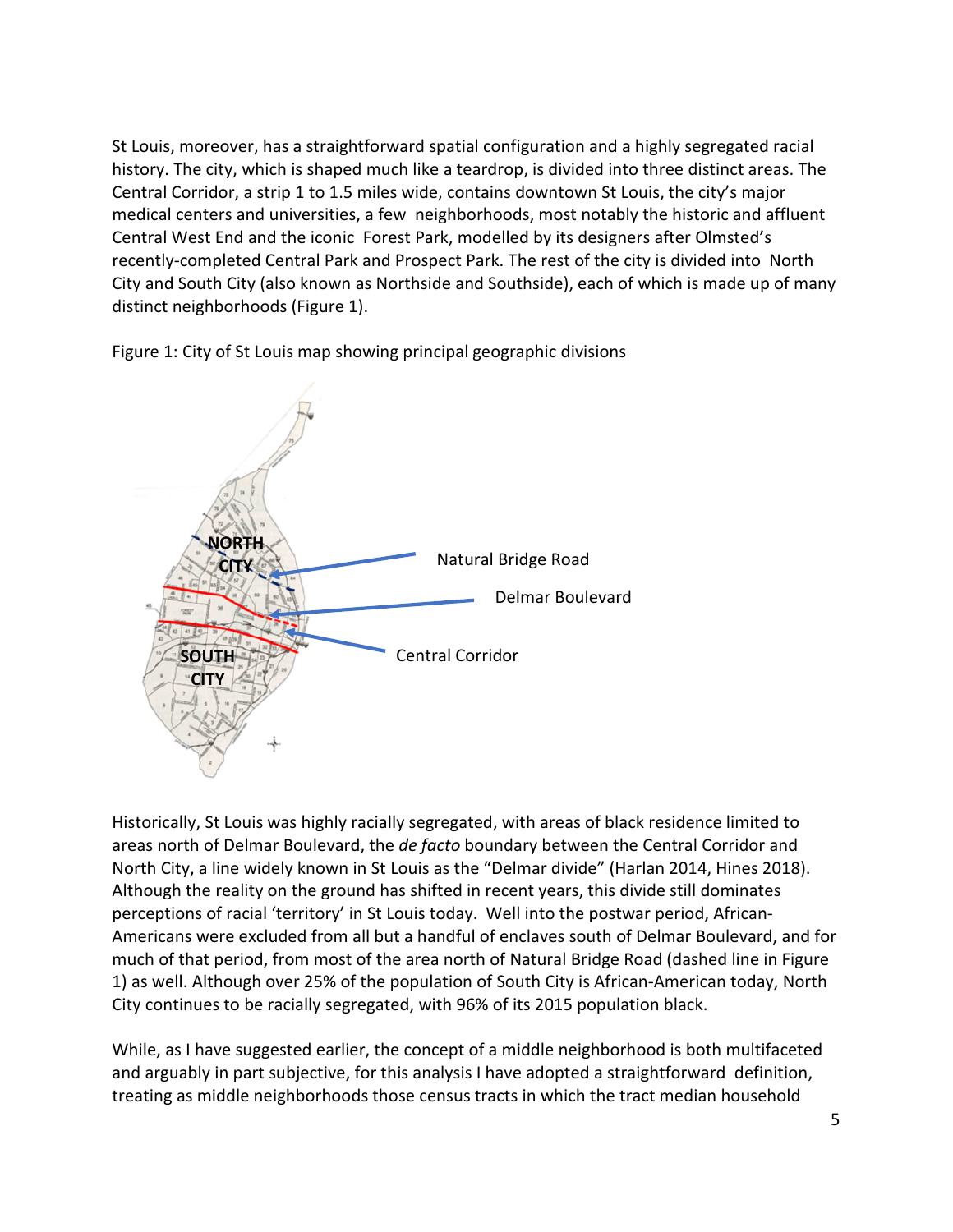income is between 80% and 120% of the citywide median household income. To measure trends, I look at those census tracts where the median income is within that range for the baseline year of the trend. While the use of household income as the definition seems intuitivelyreasonable; e.g., middle neighborhoods being where middle income people live<sup>5</sup>, I recognize that the choice of any particular income range is open to debate. My definition of middle income reflects what it might mean in the specific context of the city of St Louis, rather than what it may mean from a regional or national perspective. As such, given St Louis' relative poverty, many of these neighborhoods, particularly those at or near the bottom of the range, might well not be considered middle neighborhoods in more affluent regions.

As is customary in neighborhood research, I used census tracts as the *de facto* equivalent of a neighborhood. I used the Geolytics/Urban Institute Neighborhood Change Data Base, which provides historic data for census tracts normalized to post-2010 boundaries to extract data for 2000 and earlier and the five-year American Community Survey for post-2000 data.<sup>[6](#page-29-5)</sup> I have supplemented that data with data on real estate market activity from 2000 to 2017 acquired from CoreLogic.

The number of middle neighborhoods as defined above in St Louis as a whole has declined sharply since 2000, going from 48 census tracts to 23 by 2015. The *trajectory* of change, however, was very different in North City than elsewhere in St Louis. As Table 2 shows, while 14 of 18 or nearly 80% of middle neighborhoods in 2000 in North City followed a downward trajectory between 2000 and 2015, the same was true of only 20% of middle neighborhoods in the rest of the city, 40% of which moved upward with the balance remaining unchanged. This is in sharp contrast to the 1990s. Among areas that were middle neighborhoods in 1990, whether located in North City or South City, almost all (90%) were still middle neighborhoods in 2000. Table 1 compares neighborhoods using the same definition; i.e., neighborhoods that were in the same income bands in 2000 and in 2015 relative to the (changing) citywide median, while Table 2 looks at the change in the incomes of areas that were middle neighborhoods in 2000.

This is not a simple matter of racial population distribution; of the 12 middle neighborhoods in South City and the Central Corridor that moved upward, three were roughly two-thirds black in 2000, while four more were roughly 40% black in 2000. All seven tracts, however, had features that made them particularly well positioned to benefit from an influx of largely white middleand upper-income households, including their location close to the jobs and amenities in the Central Corridor and the distinctive architectural and historical character of much of their housing stock and urban landscape (Guerrieri, Hartley and Hurst 2013, Mallach and Beck Pooley 2018).

Moreover, with the exception of one area, where a local community development corporation has pursued a unusual and successful strategy that combines inclusion with market-building and where the black population remained stable, the black population of the rest of the seven tracts declined by over 40% or 5,000 people between 2000 and 2015, making clear that these neighborhoods were far from stable, but were undergoing significant upward neighborhood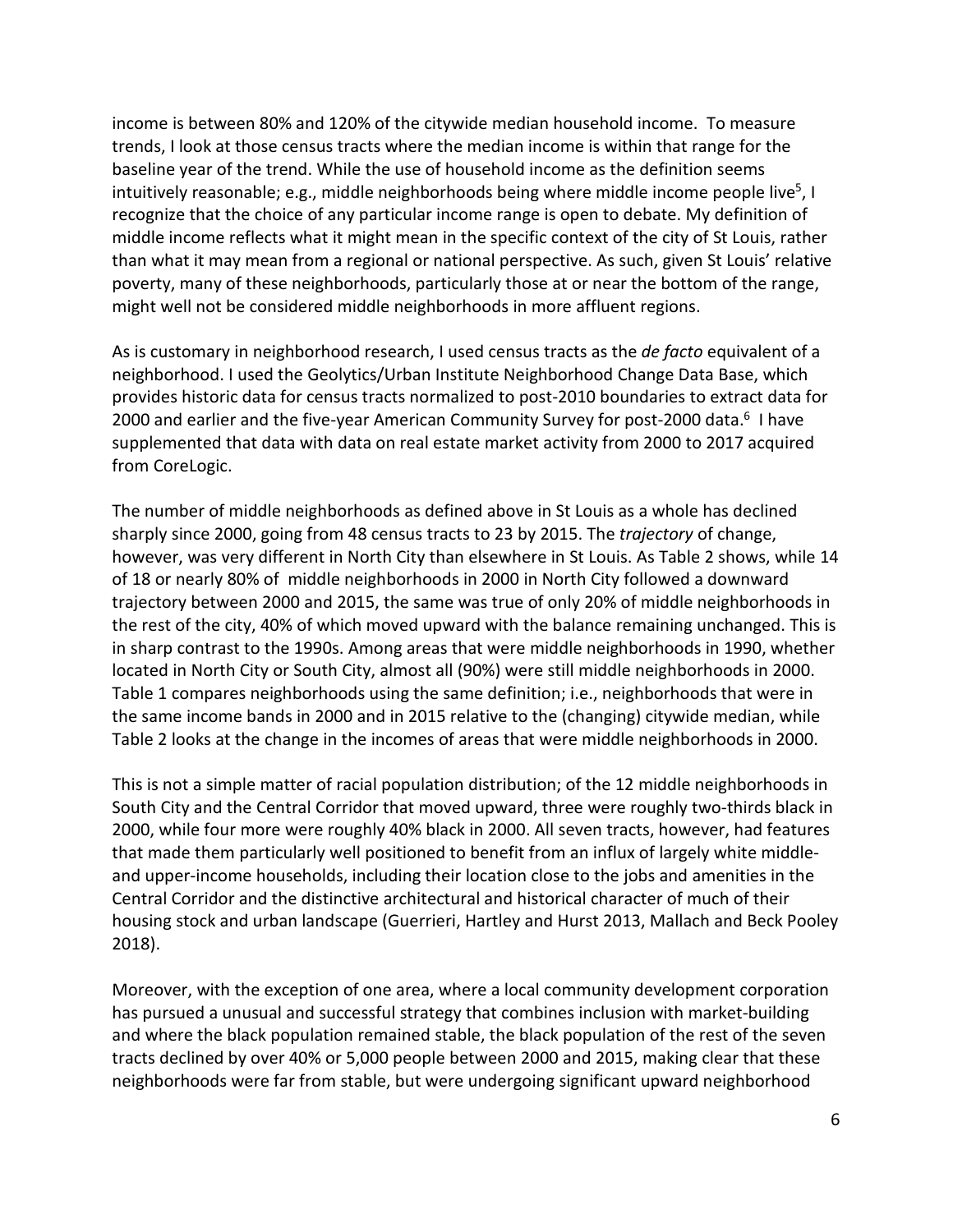transition or gentrification (Mallach and Beck Pooley 2018). As I have written about these neighborhoods in detail recently, I will not discuss their trajectory further in this paper except for purposes of comparison with the subject census tracts.

|                                  | 2000 | 2015 | <b>CHANGE</b> |
|----------------------------------|------|------|---------------|
| <b>NORTH CITY</b>                |      |      |               |
| UPPER (>120% citywide median)    | 0    | 0    | 0             |
| MIDDLE (80-120% citywide median) | 18   | 5    | $-13$         |
| LOWER (<80% citywide median)     | 22   | 35   | $+13$         |
|                                  |      |      |               |
| <b>ST LOUIS BALANCE</b>          |      |      |               |
| <b>UPPER</b>                     | 25   | 33   | +8            |
| <b>MIDDLE</b>                    | 30   | 18   | $-12$         |
| LOWER                            | 11   | 15   | +4            |
|                                  |      |      |               |
| <b>CITY AS A WHOLE</b>           |      |      |               |
| <b>UPPER</b>                     | 25   | 33   | +8            |
| <b>MIDDLE</b>                    | 48   | 23   | $-25$         |
| LOWER                            | 33   | 50   | $+17$         |

Table 1: Distribution of census tracts by income status 2000 and 2015

Table 2: Change in status of middle neighborhoods 1990-2000 and 2000-2015

|                         | 1990-2000 | 2000-2015 |
|-------------------------|-----------|-----------|
| <b>NORTH CITY</b>       |           |           |
| TO UPPER INCOME         | ი         |           |
| <b>NO CHANGE</b>        | 7         | 4         |
| TO LOWER INCOME         | 1         | 14        |
|                         |           |           |
| <b>ST LOUIS BALANCE</b> |           |           |
| TO UPPER INCOME         | ი         | 12        |
| <b>NO CHANGE</b>        | 21        | 12        |
| TO LOWER INCOME         | 2         | հ         |

18 out of 40 North City census tracts, containing 49% of North City's population, were middle neighborhoods in 2000 by my definition. Twelve of the eighteen were located north of Natural Bridge Road, and seven were predominately white neighborhoods in 1970, which went through rapid racial transition during the 1970s. The black population share of those seven census tracts increased from 13% to 77% between 1970 and 1980. In the area north of Natural Bridge Road as a whole, the black population share went from 43% to 83%, as three-quarters of the area's white population left during the decade.

The transition was largely seamless. Older white homeowners were generally replaced by black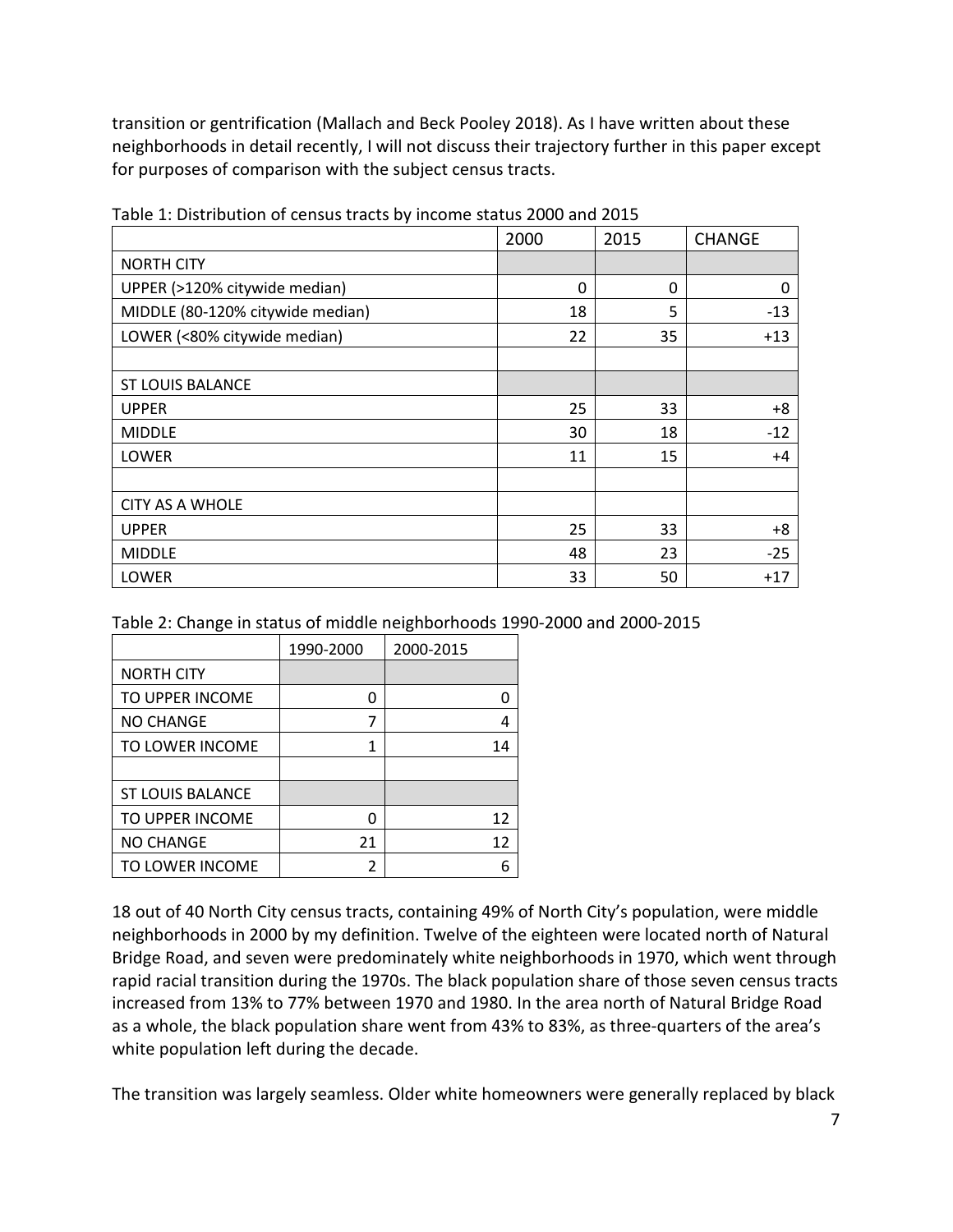homebuyers, and the homeownership rate remained the same, although family incomes, adjusted for inflation, dropped by about 10% between 1970 and 1980. While many of these areas showed increasing signs of strain, including rising poverty and housing vacancy rates, over the next two decades, they remained relatively stable family and homeowner-oriented middleincome neighborhoods, and for the most part were still such neighborhoods in 2000. That should not be overstated; they were not *affluent* neighborhoods. Relative to national levels, many already had relatively low incomes and high poverty rates in 2000. They had gradually declined over the preceding decades, paralleling St Louis' overall decline during those years. As noted earlier, they were middle neighborhoods *relative to the city of St Louis,* which was and is far from a wealthy city.

#### **b. The post-2000 collapse**

The 18 North City census tracts that I have identified as middle neighborhoods in 2000 showed precipitous declines across the board with respect to social, economic and housing market conditions from 2000 to 2015. Table 3 shows the change in key social and economic indicators in the 18 tracts as a whole (Appendix Table A-1 shows changes for individual tracts). In 2000, the median income for these tracts as a group was 92% of the citywide median; by 2015 that had dropped to 70%. Poverty rates had risen sharply, and in four of the 18 tracts was now above 40%. The population of the area had dropped far faster than that of the city during the same period, while the number of employed residents dropped even more, as their share of the area population declined. Unemployment skyrocketed, with the number defining themselves as unemployed – a figure likely to be higher than the official definition – approaching 25% of the workforce. Significantly, in terms of social and economic stability of this area, the number of married couples with children under 18, which had already declined by 30% between 1990 and 2000, declined by nearly 60% from 2000 to 2015.

| $17.0222$ of criterials in oderariants coortioning interestence 2000 to 2020 in 20 concer |         |         |             |           |  |  |  |  |
|-------------------------------------------------------------------------------------------|---------|---------|-------------|-----------|--|--|--|--|
|                                                                                           | 2000    | 2015    | N CHANGE    | % CHANGE  |  |  |  |  |
|                                                                                           |         |         | 2000 - 2015 | 2000-2015 |  |  |  |  |
| Total population                                                                          | 60159   | 47243   | $-12916$    | $-21.5%$  |  |  |  |  |
| Median income (in constant \$\$\$)                                                        | \$36254 | \$25564 |             | $-29.5%$  |  |  |  |  |
| Poverty Rate                                                                              | 24.1%   | 32.7%   |             | $+35.7%$  |  |  |  |  |
| Number of married couples with                                                            | 2010    | 845     | $-1165$     | $-58.0%$  |  |  |  |  |
| children <18                                                                              |         |         |             |           |  |  |  |  |
| Number of employed residents                                                              | 20401   | 15297   | $-5104$     | $-25.0%$  |  |  |  |  |
| Number of unemployed residents (1)                                                        | 3815    | 5033    | $+1218$     | +31.9%    |  |  |  |  |
| Unemployment rate (1)                                                                     | 15.8%   | 24.8%   |             | $+57.0%$  |  |  |  |  |

TABLE 3: Change in social and economic indicators 2000 to 2015 in 18 census tracts

(1) Unemployment rate is based on self-reporting in the Census and American Community Survey rather than the official unemployment rate. It is likely to be significantly higher than what would be determined using the official definition.

The change in housing markets was equally pronounced. Table 4 shows the change in key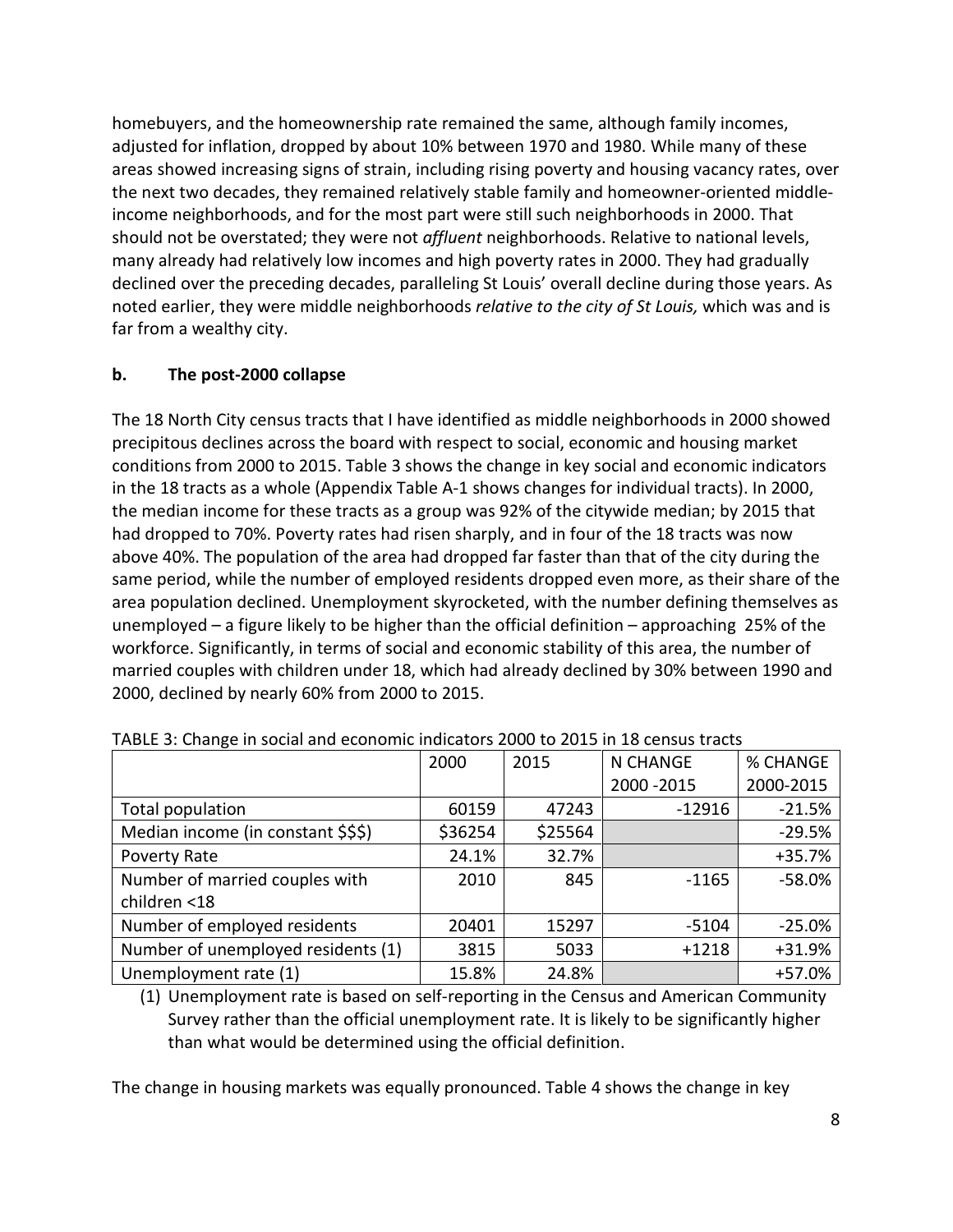housing indicators in the 18 tracts as a whole (Appendix Table A-2 shows changes for individual tracts). Although differences in methodology between the 2000 census and the American Community Survey are likely to have led to the latter somewhat overstating housing vacancy relative to the former (Anderson and Hefter 2012), the increase is still notable, with the number of 'other vacant' units – a rough proxy for abandoned units – doubling. The number of homeowners, another indicator of residential stability, dropped by over 3,600 or 29%, while real estate sales volumes, after rising from 2000 to 2006, declined to a level so low as to suggest outright market failure than merely market weakness.

|                                | 2000  | 2006 | 2015  | N.            | <b>%CHANGE</b> |
|--------------------------------|-------|------|-------|---------------|----------------|
|                                |       |      |       | <b>CHANGE</b> | 2000-2015      |
|                                |       |      |       | 2000-         |                |
|                                |       |      |       | 2015          |                |
| Overall vacancy rate(1)        | 17.3% |      | 27.8% |               | $+60.7%$       |
| Number of 'other vacant' units | 2676  |      | 5353  | $+2677$       | $+100.4%$      |
| 'Other vacant' rate (1)        | 10.1% |      | 21.1% |               | +108.9%        |
| Number of homeowners           | 12799 |      | 9123  | $-3676$       | $-28.7%$       |
| Homeownership rate (2)         | 58.5% |      | 49.9% |               | $-14.7%$       |
| Number of home sales           | 545   | 927  | 95    | $-450$        | $-82.6%$       |
| Sales volume (3)               | 3.5%  | 6.0% | 0.6%  |               | $-82.9%$       |

(1) Calculated as percentage of total housing units

(2) Calculated as percentage of occupied housing units

(3) Calculated as percentage of single family units

It is more difficult to assemble reliable data on sales prices in this area, because of the small volume of sales, particularly in recent years, and substantial fluctuation from one year to the next in terms of the spatial distribution of those sales. To get some sense of the sales price trend, I look at those six census tracts with the most transactions, and at least 10 transactions in 2017; these six tracts accounted for nearly three-quarters of all recorded transactions in the area as a whole (Table 5). It shows a consistent picture; a moderate increase in prices, coupled, however, with a sharp increase in the volume of transactions, from 2000 to 2006, and a decline, first gradual and then precipitous, resulting in a drop of 52% in the median sales price in the area in constant dollars.

The decline in both prices and sales volume has led to a striking drop in the level of home purchase investment in these tracts (Figure 2). From 2000 through 2003, \$16 to \$17 million was invested annually in home purchases in these tracts. In 2006, at the peak of the housing bubble, that figure rose to \$36 million, only to drop to \$5 million by 2011 and to \$2 million by 2016. The number of home purchase mortgages made in these six tracts dropped from 301 in 2006 to 34 in 2015.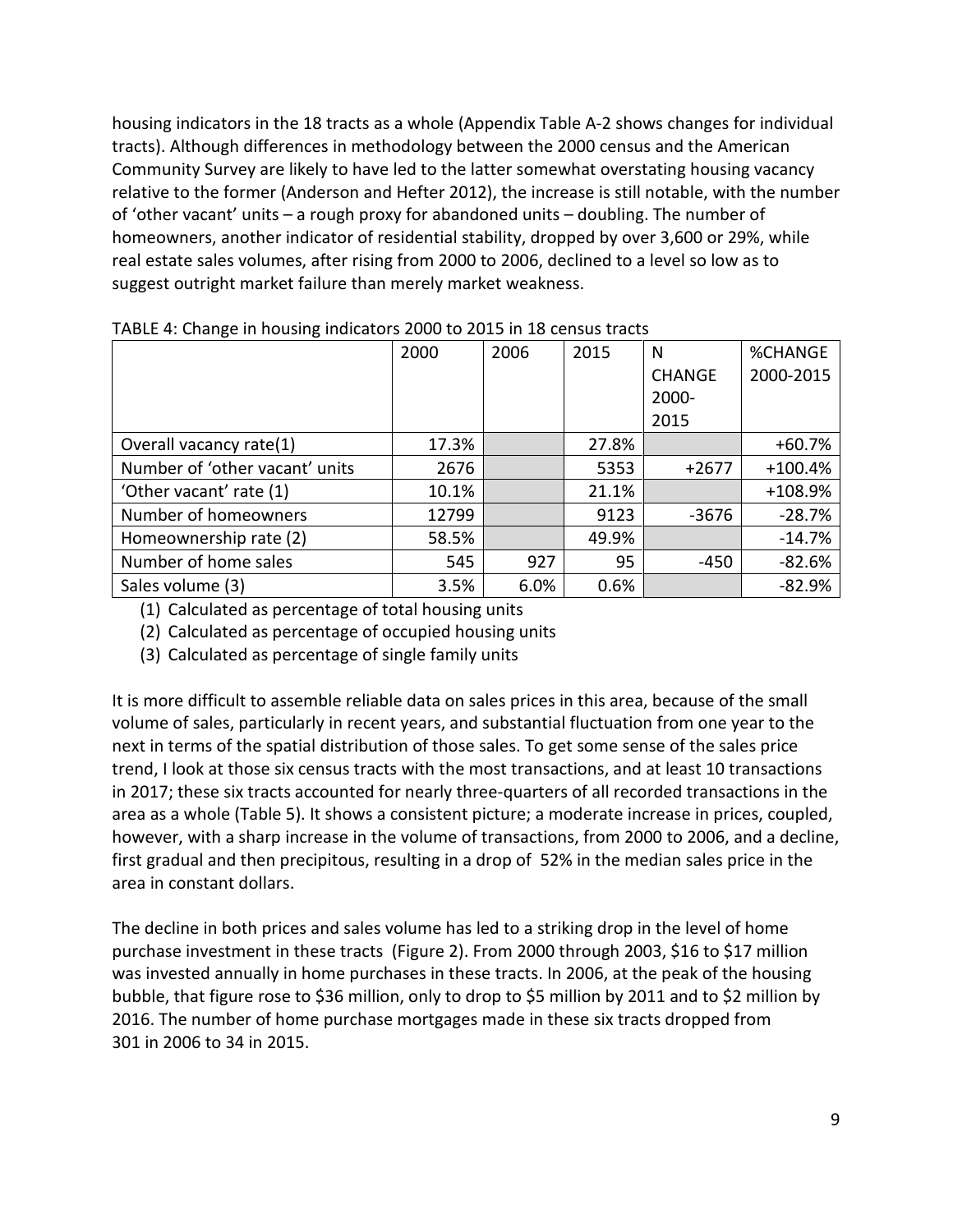|                |     | 2000     |     | 2006      |    | 2011     |    | 2017     |  |
|----------------|-----|----------|-----|-----------|----|----------|----|----------|--|
| 105500         | 45  | \$70,000 | 60  | \$105,000 | 12 | \$81,700 | 13 | \$63,500 |  |
| 107300         | 67  | \$46,000 | 136 | \$67,000  | 11 | \$58,871 | 13 | \$26,875 |  |
| 108100         | 66  | \$50,000 | 78  | \$65,000  | 7  | \$74,950 | 21 | \$35,500 |  |
| 108200         | 28  | \$60,000 | 49  | \$65,950  | 10 | \$54,049 | 16 | \$37,800 |  |
| 108300         | 49  | \$44,950 | 67  | \$63,850  | 4  | \$32,500 | 10 | \$32,500 |  |
| 126900         | 58  | \$48,000 | 118 | \$70,000  | 9  | \$58,000 | 10 | \$57,500 |  |
|                |     |          |     |           |    |          |    |          |  |
| All six tracts | 313 | \$60,442 | 508 | \$71,361  | 53 | \$63,115 | 83 | \$41,267 |  |
|                |     |          |     |           |    |          |    |          |  |



SOURCE: CoreLogic





SOURCE: CoreLogic

As the market declined, the mix of buyers shifted sharply from owner-occupants to absentee buyers or investors, something which can be seen as both a symptom and possibly a causal factor of that decline. In the six census tracts, the percentage of residential sales to investors increased from roughly 20% between 2000 and 2003, to over 50% from 2013 onward. In contrast, in South City middle neighborhood tracts in 2000 which saw subsequent increases in sales prices and median incomes, the share of investors in the market actually declined slightly over the course of the same period (Figure 3).

In sum, over the same years that the city of St Louis was showing strong signs of revival and the great majority of 2000 middle neighborhoods in South City were remaining stable or seeing upward movement in household incomes and house prices, the great majority of neighborhoods with a similar 2000 income profile in North City were turning into high-poverty, high-vacancy and low house value areas. What factors might account for this dramatic decline?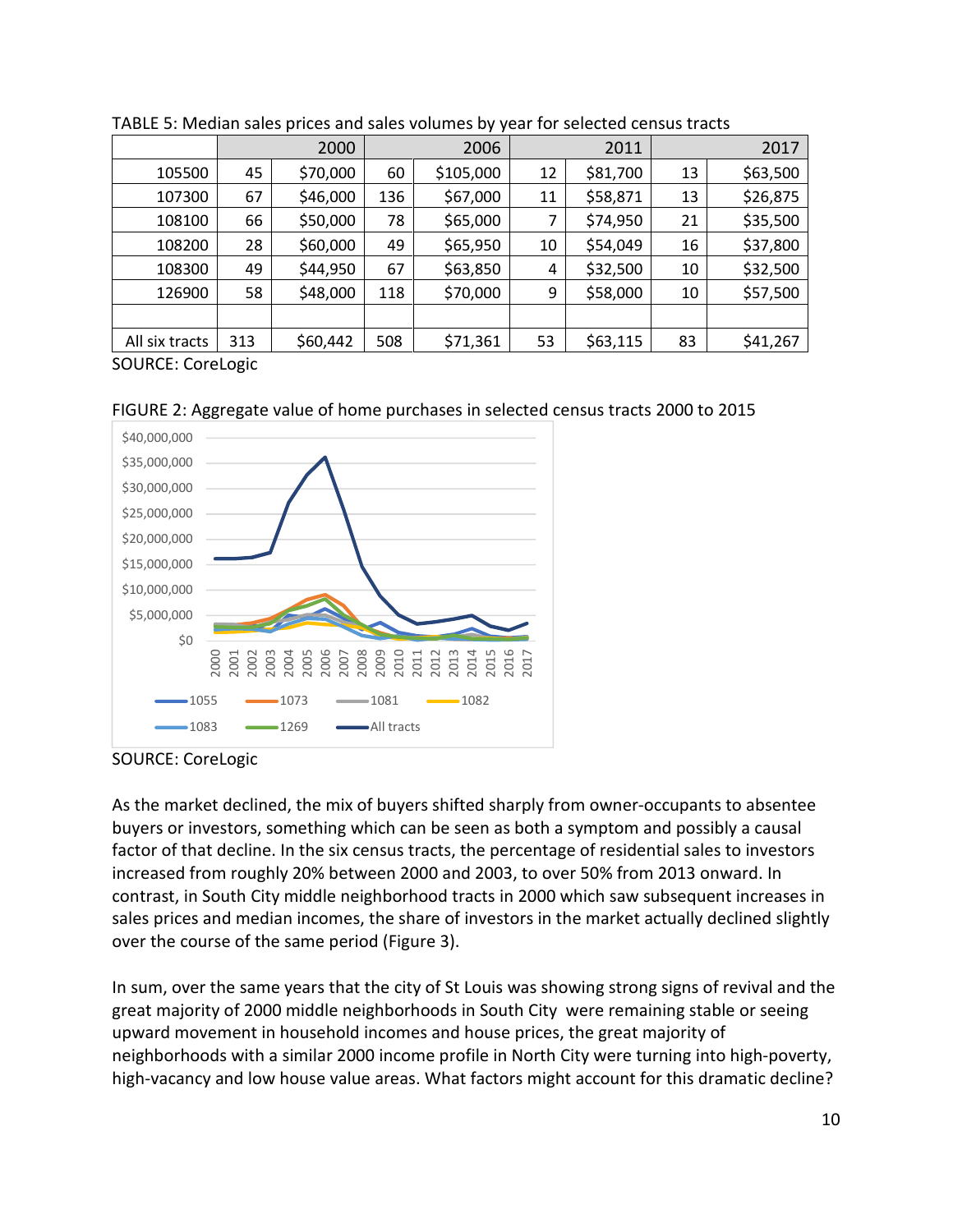

FIGURE 3: Percentage of real estate sales to investors in selected North City and South City census tracts 2000 to 2017.

## 3. Drivers of decline: Why did North City's middle neighborhoods fall off a cliff after 2000?

While it is always risky to assign causality to any one, two or even more factors in interpreting a complex social and economic phenomenon like neighborhood change, especially when it is as pronounced as shown here, it is important to try to identify those factors which seem to be particularly critical in driving the trajectory of these North City neighborhoods; or alternatively, factors that are *absent* in those neighborhoods compared to the stable or reviving South City middle neighborhoods, in order to begin to frame explanations for the observed decline.

The North City neighborhoods were disproportionately affected by the subprime lending frenzy of the early years of the millennium and by the foreclosure crisis that followed on its heels, being particularly attractive to prospective lower income homebuyers because of their high affordability coupled with relative stability. In view of the extent to which subprime lending disproportionately affected African-American neighborhoods (Rugh and Massey 2010, Faber 2013), as well as the extent to which this reflected deliberate targeting of African-American communities across the United States (Fisher 2009, Steil, Albright, Rugh and Massey 2018), it appears unlikely that any mechanisms unique to St Louis were involved.

In 2005, the last full year of the subprime frenzy, 407 of 544 purchase mortgages or 75% of all mortgages made in the 18 North City middle census tracts were high-cost mortgages, compared to 29% in the rest of the city. Figure 4 graphically shows the disparity in high-cost mortgage lending between the all-but-entirely black North City census tracts and predominately white or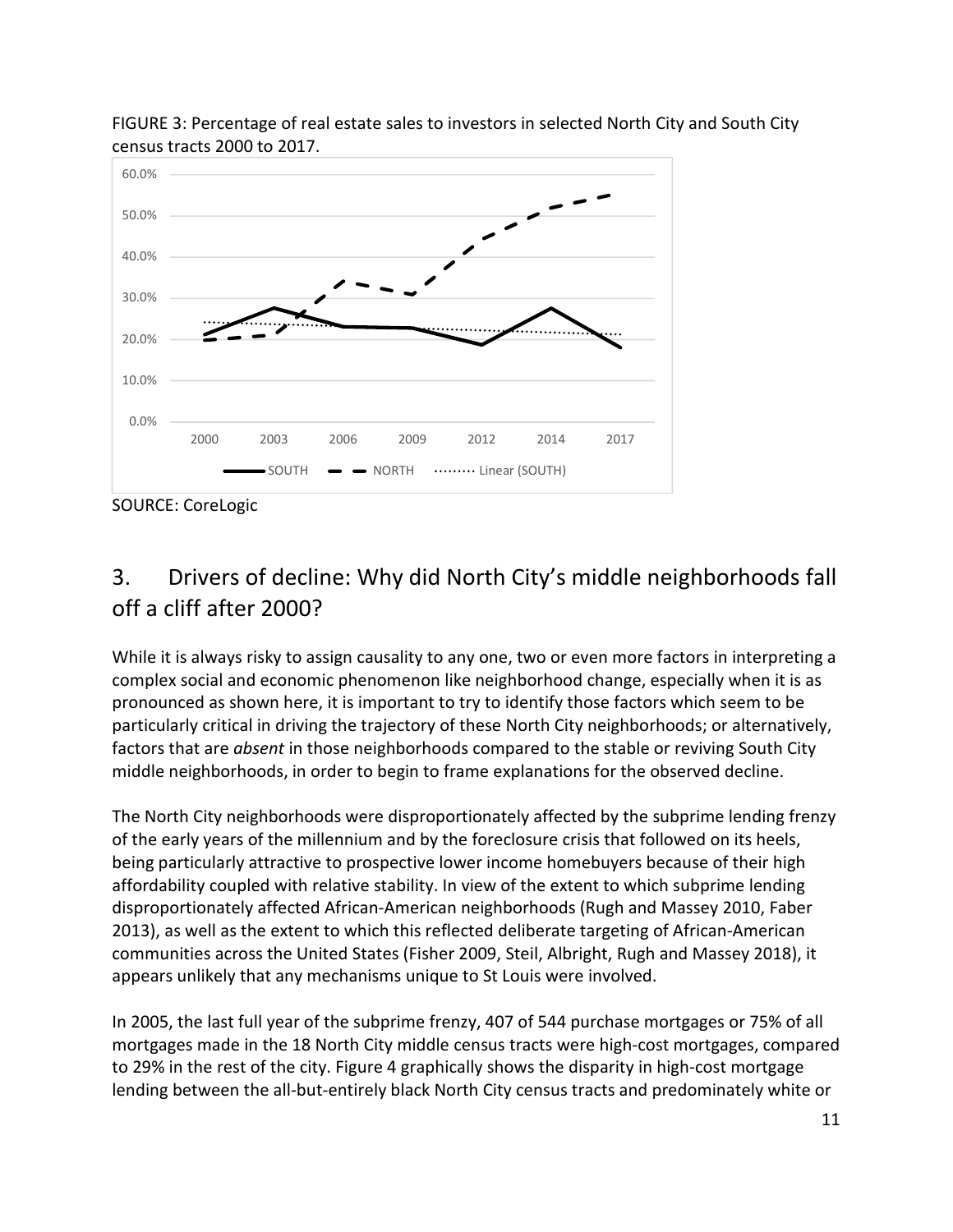racially mixed areas in the Central Corridor and South City. The picture also reflects the extent to which subprime lending fueled the movement of African-American families into the struggling inner suburbs of North St Louis County west of North City, including the nownotorious city of Ferguson, located in the upper left of the map.



FIGURE 4: Distribution of high-cost purchase mortgages by census tract in 2005

SOURCE: HMDA; map from PolicyMap

Coupled with this explosion of subprime lending in North City, sales volumes increased in North City at rates far greater than elsewhere in the city between 2000 and 2007 (Figure 5). This was not the product of new residential construction, but of increased sales within the existing stock, most probably including speculative buying and possible 'flipping' of properties. Sales volumes then dropped far more sharply in North City – and particularly in the 18 middle census tracts after 2007 – than elsewhere and have yet to recover. By 2017 South City and Central Corridor sales volumes had returned to 80% of their 2000 level, but sales volumes in the 18 census tracts were still less than 20% of their 2000 level.

Predictably, as foreclosures started to rise in St Louis as elsewhere in the United States, they rose more sharply in North City, and in the 18 middle census tracts in particular, than in other parts of the city. The foreclosure rate in those tracts was already high relative to the rest of the city in 2000; although we do not have data on lending practices prior to 2000, this suggests that there was already considerable instability among the owners of these tracts' housing. Although they contained 15% of the city's total housing stock and 20% of its single-family stock, those tracts had accounted for 26.5% of citywide foreclosures in that year.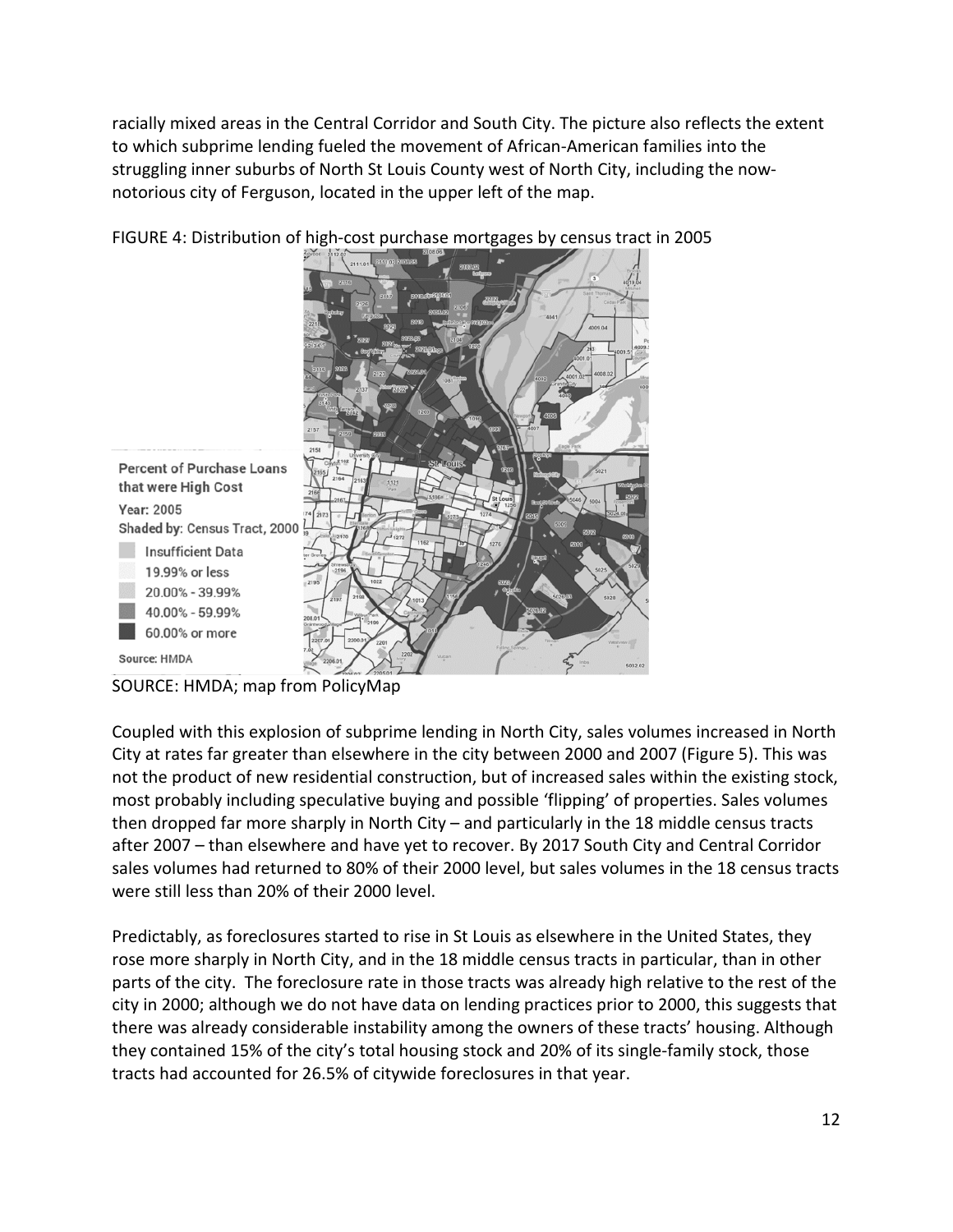



#### SOURCE: CoreLogic

NOTE: Values are shown relative to 2000 value (2000 value = 1)

Foreclosures increased markedly over the next few years. Between 2004 and 2006, these 18 tracts accounted for over 36% of all foreclosures in St Louis. Foreclosures rose in those tracts well before the end of the subprime boom; during 2004 and 2005, lenders were still making large numbers of high-cost loans in the area even as foreclosures were rising precipitously. During the same period, the number of foreclosures in the six reviving South City middle census tracts mentioned earlier actually *declined*; even at the height of the foreclosure crisis, the number of foreclosures in those tracts never exceeded their 2000 level.

The explosion of subprime lending, coupled with the rise in foreclosures, and the subsequent shift in home purchase activity from homebuyers to investors, as described earlier, were significant destabilizing factors affecting North City's middle neighborhoods. They were coupled with, and arguably contributed to what may be an even more significant factor, the precipitous exodus of middle-class households from the area.

Although black middle-class suburbanization not a new phenomenon (Winsberg 1985), many observers suggest that it has accelerated markedly since 2000. While the increase in 'black flight', as it has been widely called, has yet to receive systematic scholarly attention, it has been the subject of many journalistic accounts, including reports from Philadelphia (Ferrick 2011, Mallowe 2011), Chicago (Lee 2016) and Detroit (Kellogg 2010), as well as more modest but credible accounts from many other cities including Birmingham, Dallas, Memphis and Oakland. As demographer William Frey has written, "Leading black movement to the suburbs are the young, those with higher education, and married couples with children—attributes that characterized white suburbanization for almost a century. While delayed for decades, a full scale suburbanization of blacks is finally underway (2015, np)."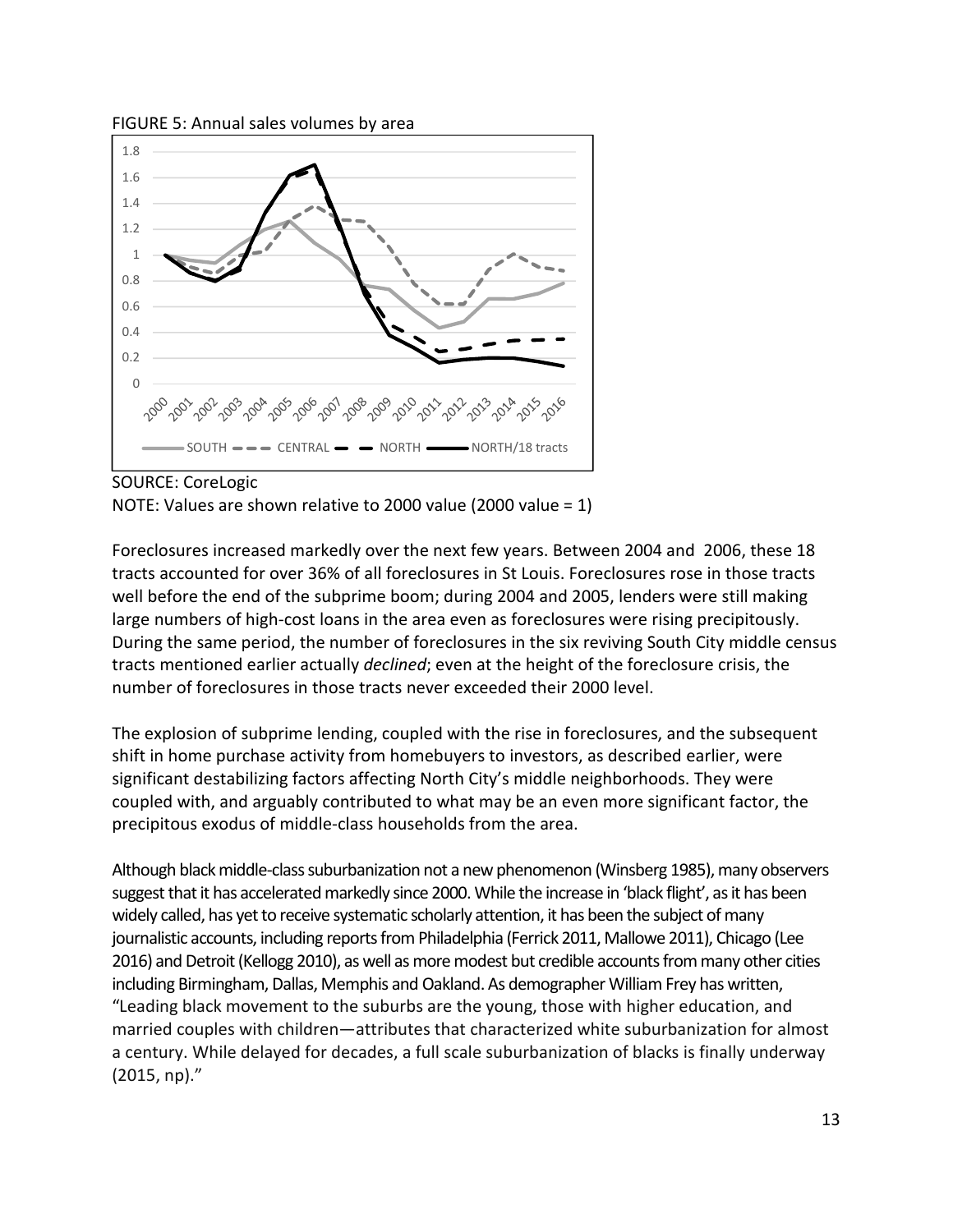Census tract level data does not allow one to track mobility as such in detail by economic status, but a convincing picture can be obtained by comparing the income distribution of households between 2000 and 2016. While income change reflects factors other than mobility, such as job loss, retirement or change in household composition, one rarely finds a compelling reason that such changes should disproportionately affect any particular income group in a small area more than another relative to citywide, regional or national trends. Thus, a disproportionate shift in one direction or another in a small area relative to other areas is likely to reflect a local migration pattern. In that light, I looked at changes in household income distribution between 2000 (1999 incomes) and 2016 in three groups within the city of St Louis; residents of the 18 North City middle census tracts; the balance of the city's black population; and the citywide non-black population, which is largely non-Hispanic white.<sup>[7](#page-29-6)</sup> I used the CPI to adjust income ranges for inflation from 1999 to 2016. $8$  The results are shown graphically in Figure 6 and numerically in Table 6.



FIGURE 6: Change in number of households by inflation-adjusted income range 2000 to 2016

SOURCE: Decennial Census; American Community Survey

The discrepancies between the three groups are striking. The number of both white and black households in St Louis declined from 2000 to 2016, but the income distribution of that decline varied sharply by race. As the number of low and moderate income white/other households dropped, the number of white/other households in St Louis with incomes over \$75,000 in 1999 dollars (\$108,263 in 2016 dollars) increased by over one-third. The city's black population shifted in the opposite direction, with a net increase in lower-income households and a decline in households with incomes above \$35,000 in 1999 dollars. Finally, the North City middle census tracts saw the most severe disparities; as the number of low-income households grew, the number of households with incomes over \$50,000 in 1999 dollars dropped by nearly 60%, a far greater decline than among the black population elsewhere in St Louis, and the equivalent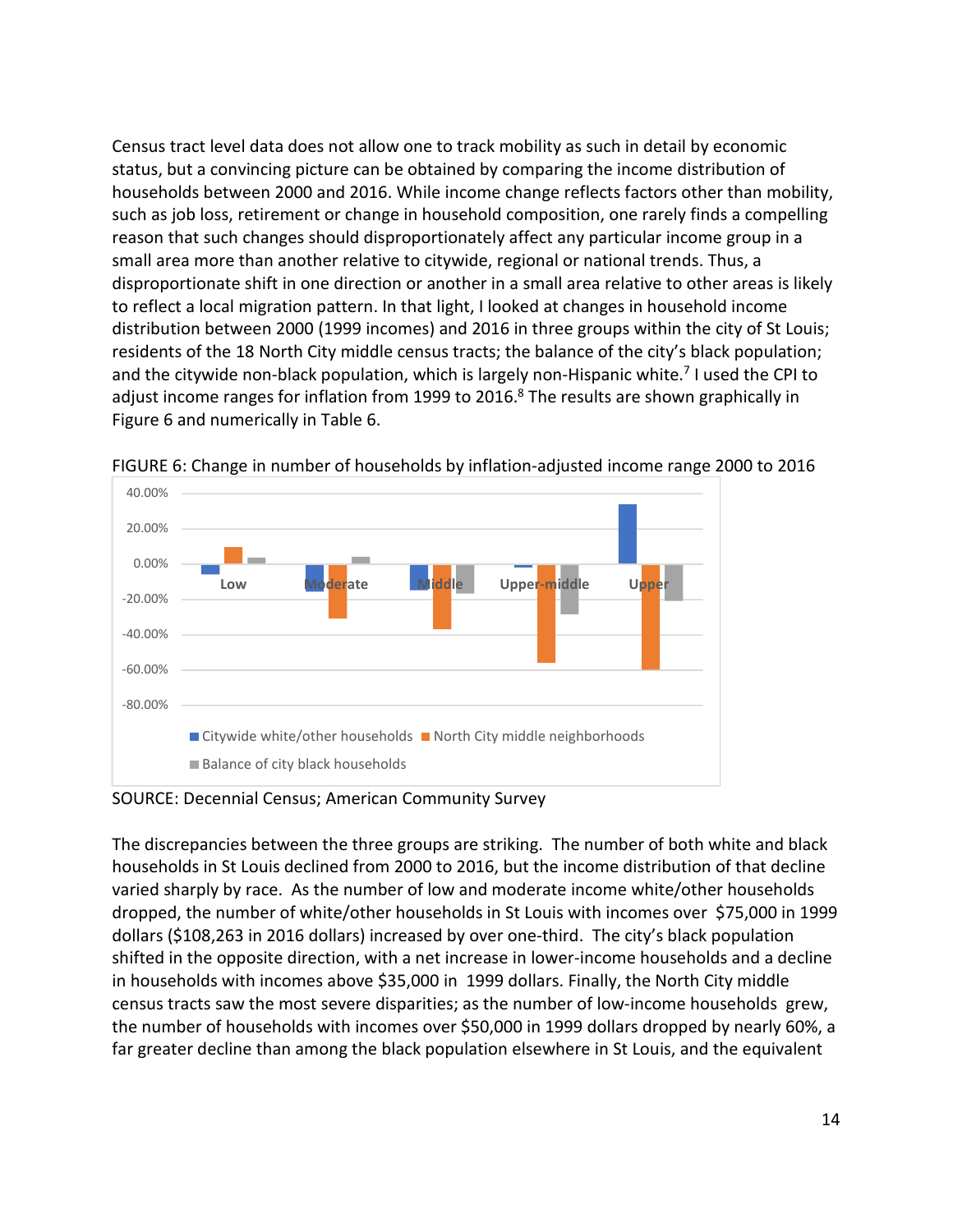| <b>INCOME RANGE</b> |                  | <b>HOUSEHOLDS IN 18 MIDDLE</b> |       | <b>BLACK HOUSEHOLDS IN BALANCE</b> |         |       | WHITE/OTHER HOUSEHOLDS |                 |       |          |
|---------------------|------------------|--------------------------------|-------|------------------------------------|---------|-------|------------------------|-----------------|-------|----------|
|                     |                  | <b>CENSUS TRACTS</b>           |       |                                    | OF CITY |       |                        | <b>CITYWIDE</b> |       |          |
|                     |                  |                                |       |                                    |         |       | %                      |                 |       |          |
| 1999                | 2016(1)          | 2000                           | 2016  | % CHANGE                           | 2000    | 2016  | <b>CHANGE</b>          | 2000            | 2016  | % CHANGE |
| LOW                 |                  |                                |       |                                    |         |       |                        |                 |       |          |
| 0-\$24,999          | 0-\$36,087       | 10625                          | 11663 | +9.86%                             | 28126   | 29248 | $+3.8%$                | 30243           | 28508 | $-5.7%$  |
| <b>MODERATE</b>     |                  |                                |       |                                    |         |       |                        |                 |       |          |
| $$25,000-$          | \$36,088-        |                                |       |                                    |         |       |                        |                 |       |          |
| \$34,999            | \$50,522         | 3089                           | 2136  | $-30.9%$                           | 5947    | 6197  | $+4.2%$                | 12427           | 10491 | $-15.6%$ |
| <b>MIDDLE</b>       |                  |                                |       |                                    |         |       |                        |                 |       |          |
| \$35,000-           | $$50,523 -$      |                                |       |                                    |         |       |                        |                 |       |          |
| \$49,999            | \$72,175         | 3161                           | 2000  | $-36.8\%$                          | 5384    | 4495  | $-16.5%$               | 14352           | 12235 | $-14.8%$ |
| UPPER-MIDDLE        |                  |                                |       |                                    |         |       |                        |                 |       |          |
| \$50,000-           | $$72,176-$       |                                |       |                                    |         |       |                        |                 |       |          |
| \$74,999            | \$108,262        | 2903                           | 1281  | $-55.9%$                           | 4046    | 2895  | $-28.4%$               | 12880           | 12642 | $-1.8%$  |
| <b>UPPER</b>        |                  |                                |       |                                    |         |       |                        |                 |       |          |
| \$75,000 AND        | \$108,263        |                                |       |                                    |         |       |                        |                 |       |          |
| <b>ABOVE</b>        | <b>AND ABOVE</b> | 1775                           | 713   | -59.8%                             | 2372    | 1878  | $-20.8%$               | 10749           | 14410 | $+34.1%$ |
| <b>TOTAL</b>        |                  | 21553                          | 17793 | $-17.5%$                           | 45875   | 44713 | $-2.5%$                | 80651           | 78286 | $-2.9\%$ |

TABLE 6: Change in number of households by inflation adjusted income range 2000 to 2016

(1) 1999 income ranges adjusted for CPI change (+.4435) from 1999 to 2016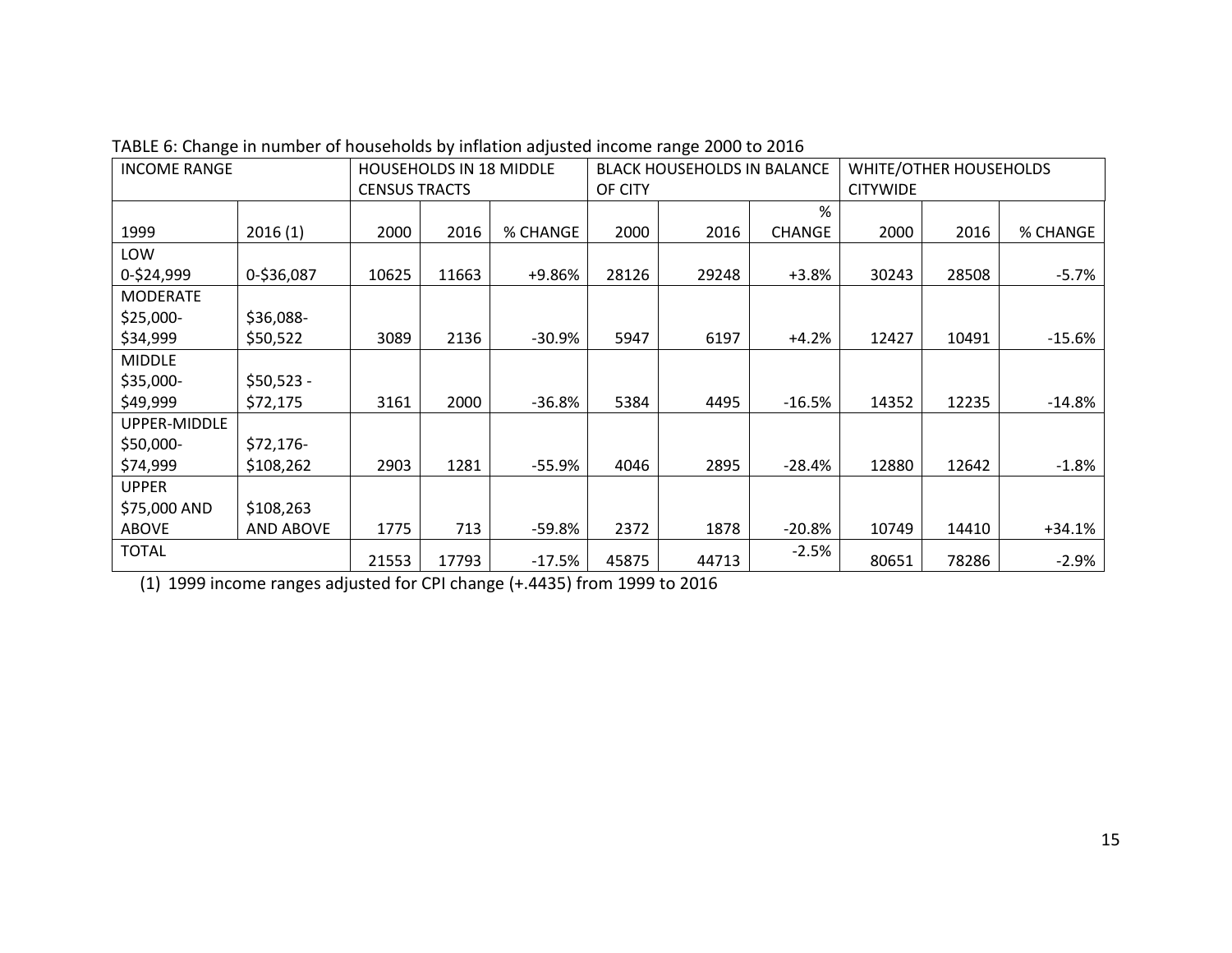of a seismic shift in economic composition. The share of low income households in those tracts rose from 49% to 66% of all households.

While income shifts represent only an indirect measure of possible migration, no explanation other than middle-class out-migration is convincing. Although the population of the North City middle census tracts is older than that of the city as a whole, the difference is slight; 15.1% of those tracts' population was over 65 in 2000, compared to 13.7% for the city as a whole, far too little to explain more than a minute part of the discrepancy in income trends. Some part of the decline in incomes experienced by wage earners in these tracts, however, may be attributable to the loss of manufacturing employment, potentially affecting both income loss and out-migration, as discussed below.<sup>[9](#page-29-8)</sup>

While a full explanation of the complex dynamics leading to such a pronounced middle-class exodus is a complicated matter, which is likely to require ethnographic as well as quantitative research, the data make it possible to suggest some of the mechanisms that are likely to have played a role. The effects of subprime lending and subsequent foreclosures, both of which were disproportionately prevalent in the North City middle neighborhoods, were likely to have been significant. In the course of that process, many homeowners – including both long-time residents who refinanced with subprime mortgages as well as newcomers who used subprime loans to buy their homes in these neighborhoods – lost their homes. In many cases, their homes were bought by investors and subsequently rented to lower-income households, while in others, they may have remained vacant and ultimately abandoned. As a result, not only were many home owners forced to move, but other middle-class residents, facing increasing destabilization in their midst that they lacked the ability to change, concluded that flight was the only rational response. That response was facilitated by the fact that houses in large parts of suburban St Louis, including but not limited to already largely African-American areas of North St Louis County, were readily affordable to households of moderate or middle incomes.

In that light, the effects of foreclosure can be seen as reinforcing the argument that middleclass flight reflects a response to disorder (Taub, Taylor and Dunham 1984, Skogan 1990), including conditions not necessarily reflected in crime rate statistics. This is supported by Woldoff's characterization of the goals of those she characterizes as black "pioneers". "Their goal," she writes, "was not to achieve a minimal standard of safety from extreme violent crime and brazen disorder; for them the desire for an improved atmosphere for their families included a neighborhood with a greater representation of conventional families and lifestyles" (2011, p147). This is consistent with my personal experience working on the Detroit Future City strategic planning process during 2011 and 2012, during which time I met with many residents of similar neighborhoods in Detroit. Disorder and petty crime – matters rarely reported to the Detroit police – were recurrent themes in their discussion of why middle-class households were leaving their neighborhoods. St. Louis police department data, which is available by neighborhood from 2008 onward, shows that violent crime rates in the neighborhoods that correspond generally to the census tracts under investigation<sup>[10](#page-29-9)</sup> are consistently higher – in some areas slightly and in others substantially – than citywide rates.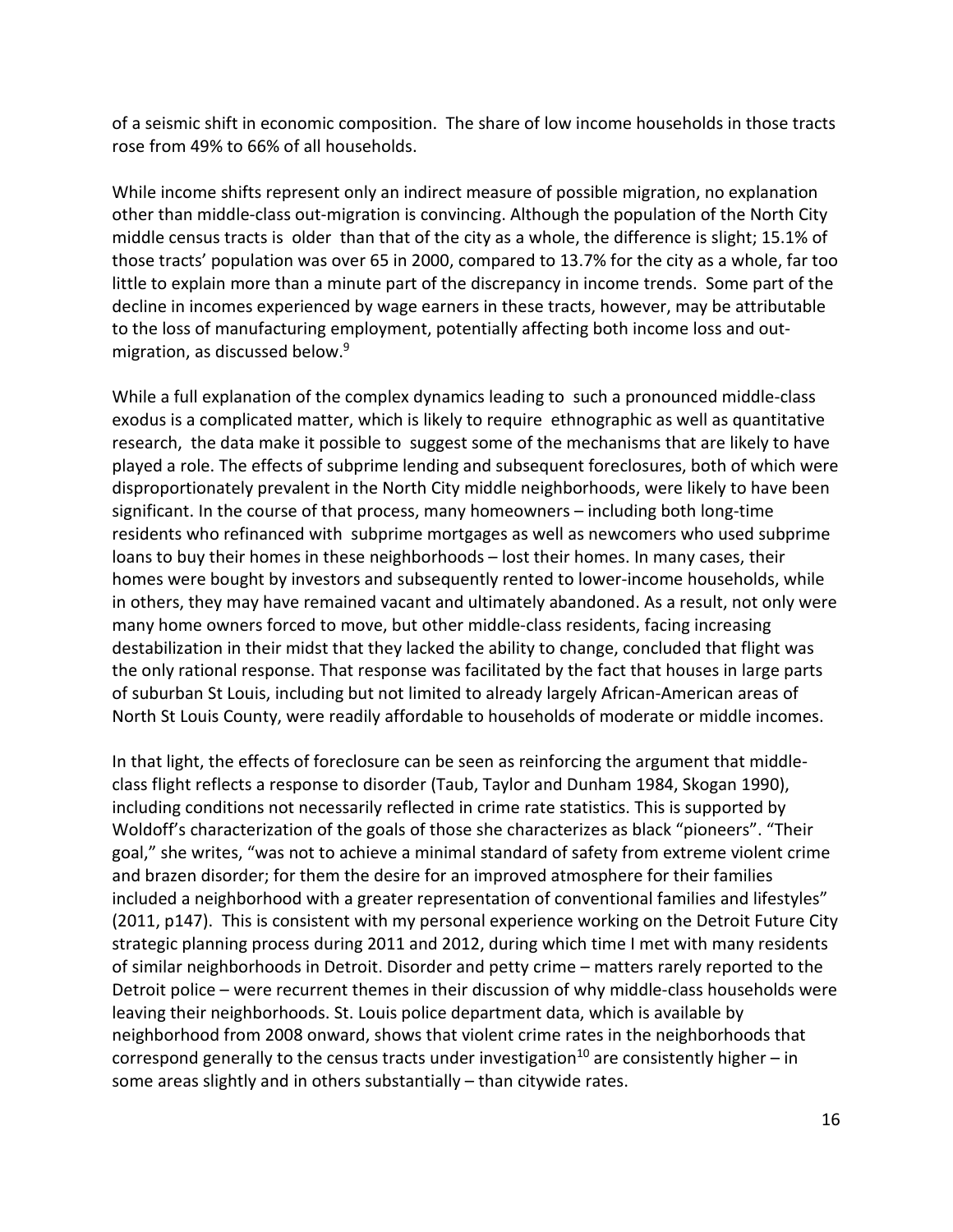Other factors are also likely to be at work. Changes in employment patterns, such as the loss of well-paying unionized jobs, have been widely cited as a factor in the relative economic position of African-Americans, particularly African-American men (Bound and Freeman 1992, Kasarda 1989). Although much of those losses had taken place before the neighborhood decline described in this paper, it is worth noting that St Louis city, and even more so St Louis County, which surrounds the city, $11$  experienced a pronounced decline in manufacturing employment after 2000, with the decline taking place between 2000 and 2009, paralleling but more pronounced than simultaneous national trends, as shown in Table 7. With much of the region's manufacturing industry clustered in North City and in nearby northern parts of the county, it is likely that this sector provided an important part of the economic base for the middle-class residents of the North City middle neighborhoods, and that its decline contributed to those neighborhoods' economic decline. That conjecture is supported by the fact that the number of residents of the 18 middle census tracts holding manufacturing jobs dropped from 2555 to 1040 between 2000 and 2016, a drop of nearly 60%. The loss of those jobs may well have prompted some households to leave the area, and led to a loss in income of some of those remaining. Still, it can only account for a small part of the observed change.

|                        | 2000  | 2009  | 2016  | Change 2000- |
|------------------------|-------|-------|-------|--------------|
|                        |       |       |       | 2016         |
| <b>St Louis County</b> | 58999 | 40454 | 41765 | $-29.2%$     |
| St Louis City          | 26421 | 18426 | 16635 | $-37.4%$     |
| Total                  | 85420 | 58880 | 58400 | $-31.6%$     |

SOURCE: United States Census, County Business Patterns

The role of education quality as a driver of middle-class flight from American cities is wellknown, while a post-2000 exodus of African-American children from urban public schools has been described in Dallas (Hacker and Hobbs 2010), Minneapolis (Raghavendran and Webster 2017) and elsewhere. Indirect evidence of a similar trend in North City middle neighborhoods is found in the decline in the number of children under 18, both overall and particularly with respect to children of married couple households, a rough proxy for middle class status. While the number of children in the city as a whole dropped between 2000 and 2016, the decline among children in married-couple households citywide was not disproportionate to the total decline. The picture was quite different in the North City middle neighborhoods; not only did the number of children drop by a larger percentage than in the balance of the city, but the decline was disproportionately greater among married-couple households, with their number dropping by more than half (Table 8).

In the final analysis, it is likely that all of these factors, as well as others such as inadequate public services and unresponsive city bureaucracies, and the affordability of housing in many of St Louis' suburbs, which made exodus relatively easy even for families of modest means, all played a role in fostering the out-migration of middle-class households and the decline of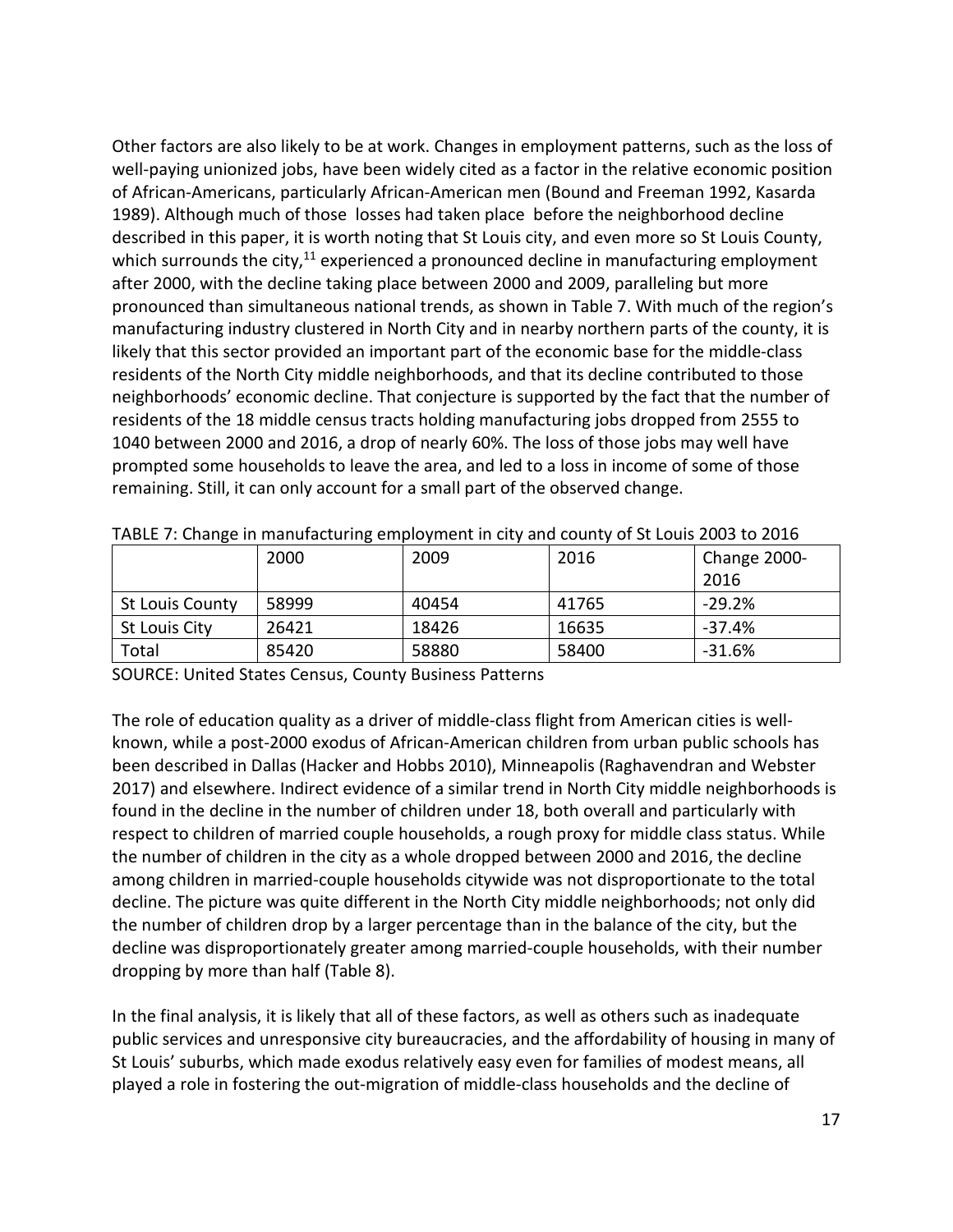|                            |                        | All households with own |          | Married-couple families with |       |          |  |
|----------------------------|------------------------|-------------------------|----------|------------------------------|-------|----------|--|
|                            | children under 18      |                         |          | own children under 18        |       |          |  |
|                            | 2000<br>2016<br>Change |                         |          | 2000                         | 2016  | Change   |  |
| 18 middle census           |                        |                         |          |                              |       |          |  |
| tracts                     | 12757                  | $-38.3%$<br>7868        |          | 3820                         | 1842  | $-51.8%$ |  |
| <b>Balance of St Louis</b> | 61367                  | 45275                   | $-26.2%$ | 27736                        | 19725 | $-28.9%$ |  |
| Citywide                   | 74124                  | 53143                   | $-28.3%$ | 31556                        | 21567 | $-31.7%$ |  |

TABLE 8: Change in population under 18 by family type 2000 to 2016

SOURCE: Decennial Census; American Community Survey

formerly middle neighborhoods. All of these factors, however, must be seen in the context of the devastating impacts of subprime lending and foreclosures, which not only led to many homeowners losing their homes, but arguably fostered increases in the disorder – both social and physical – that may have triggered the decision to move. In the absence of the effects of subprime lending and foreclosures, it is likely that there would have been some exodus of middle-class families from these neighborhoods, but it is equally likely that it would have been smaller, and that the economic and housing market decline proportionately less pronounced.

The decline of these neighborhoods, however, was not only a function of the out-migration of the middle class, but the absence of middle-class replacement. Even before looking at the specific factors that triggered their market collapse, a series of quasi-systemic factors all but dictated weak demand for homes in these and similar neighborhoods. Despite some change over recent years, market demand is still powerfully racially segmented. While black buyers are generally willing to buy homes in neighborhoods of all racial configurations, and white buyers are increasingly willing to buy in racially integrated or mixed areas, they continue to avoid areas that are overwhelmingly African-American, particularly in those parts of cities that have been defined as distinct racial "territories"(Krysan 2008, Howell and Emerson 2018). As Krysan writes, "whites mainly search in white communities, while African Americans search in communities with a variety of racial compositions (p581)." Thus, little of the large white demand pool reaches black areas, while the small regional black demand pool is spread across all of the region's neighborhoods. As I will discuss below, little of the black homebuying demand that has emerged since the recession is flowing into these neighborhoods.

The disparity in the size of the demand pool is exacerbated in St Louis, as in many reviving older industrial cities, by the fact that white in-migration in recent years has significantly exceeded black in-migration; thus, the white demand pool for housing in the city is not only larger to begin with but growing faster than the African-American pool.<sup>[12](#page-29-11)</sup> It is also affected by the fact that housing construction in the St Louis metropolitan area has significantly outpaced household formation. According to an analysis by Todd Swanstrom, the cumulative extent of overbuilding in the metropolitan area since 1990 exceeds 141,000 housing units,<sup>[13](#page-29-12)</sup> further exacerbating the competition for the small pool of prospective homebuyers.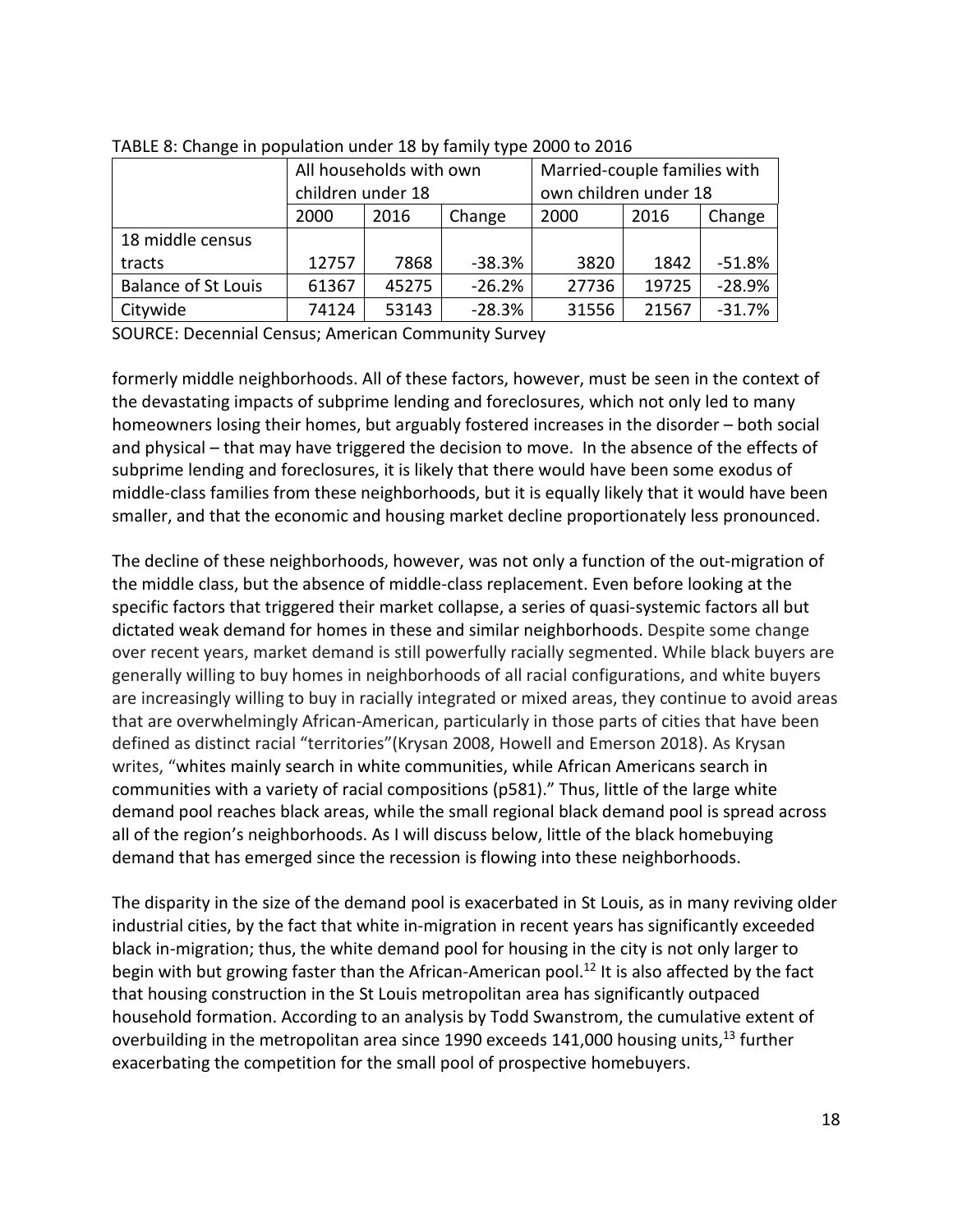Leaving aside the powerful implications of these dynamics from the standpoint of social equity, segregation and wealth, they have a distinct market effect: they mean that the pool of potential buyers for the supply of houses in African-American middle neighborhoods is far smaller than in mixed or predominately white neighborhoods, creating what could be called a 'segregation tax" reducing potential demand and depressing sales prices and wealth accumulation.

The pool of potential black buyers, however, small as it may be, would be large enough to restore a significant part of the homeownership decline in these neighborhoods if they moved there in significant numbers. The opposite, however, is taking place; as reflected in mortgage data, black buyers in recent years are buying homes in the suburbs and in other parts of St Louis city, but only rarely in the eighteen census tracts that were the heart of middle-class black St Louis (Table 9). Thus, although those census tracts – despite erosion – contained 45% of the black homeowners in the city in 2010, they accounted for only 15% of the home purchase mortgages made by black homebuyers in the city between 2014 and 2016, and only 2% of those in the combined city-county area. Meanwhile, during the same three-year period, only 13 home purchase mortgages to white homebuyers were made in these neighborhoods, out of a total of 6,566 made in the city of St Louis $^{14}$  $^{14}$  $^{14}$ .

|                      | <b>Black</b> | Share of city- | Home purchase        | Share of city- |
|----------------------|--------------|----------------|----------------------|----------------|
|                      | homeowners   | county total   | mortgages to black   | county total   |
|                      | 2010         |                | homebuyers 2014-2016 |                |
| 18 Census tracts     | 9,561        | 14.3%          | 103                  | 2.3%           |
| <b>Balance of St</b> | 11,745       | 17.6           | 593                  | 13.5%          |
| Louis city           |              |                |                      |                |
| St Louis County      | 45,531       | 68.1%          | 3,690                | 84.1%          |
| <b>TOTAL</b>         | 66,837       | 100%           | 4,386                | 100%           |

TABLE 9: Distribution of African-American homeowners in 2010 and distribution of home purchase mortgages by African-Americans between 2014 and 2016

SOURCE: US Census, Home Mortgage Disclosure Act data from PolicyMap

These factors have combined with the effects of the foreclosure crisis including increasing numbers of vacant and abandoned properties, collapsing property values, and arguably widespread perceptions of these neighborhoods as being in decline, to bring about an all but total collapse of the housing market in the North City middle neighborhoods. The market collapse and the rising levels of property abandonment and family impoverishment in these neighborhoods since 2000, and particularly since 2006 or 2007, triggered a vicious cycle. At this point, the few buyers in the market are likely not only to be absentee investors, but largely those driven by the depressed property values to "milk" them for short-term cash flow, with little or no concern for the long-term stability of either their properties or the neighborhood (Mallach 2014), further destabilizing the neighborhoods and prompting any remaining middle-class families to leave if they can.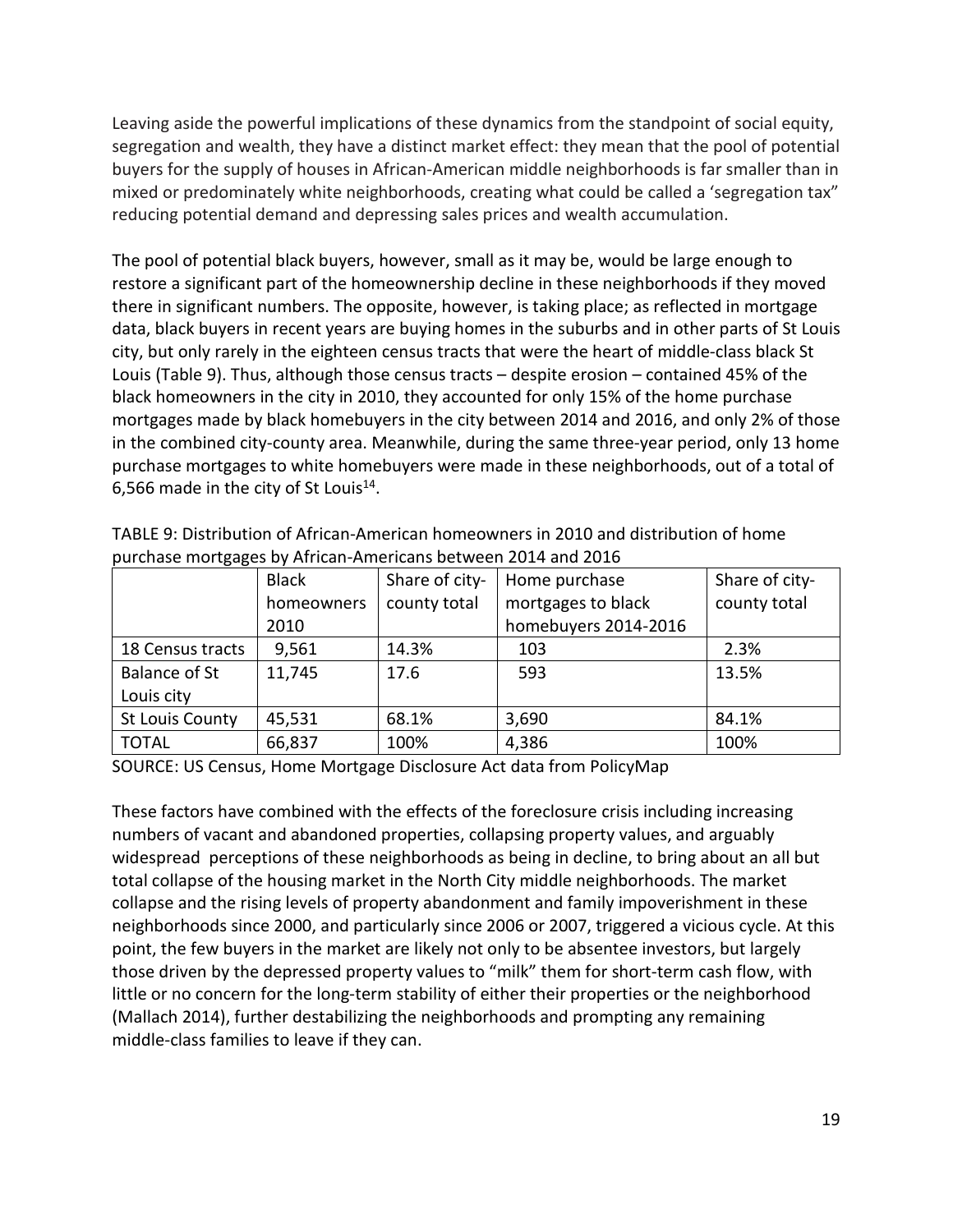With the demand from even those buyers inadequate to absorb the available supply, as the area's negligible sales volumes reflect, vacancy and abandonment are likely to continue to increase. The low property values in these neighborhoods, which dictate that the cost of rehabilitation will significantly exceed the potential resale price of a rehabilitated home, mean that the small contractors and developers who are active in reviving neighborhoods in South City are unlikely to invest their time and money in these areas. That, in turn, means that no supply of houses in "move-in" condition likely to attract prospective homebuyers is being created, in contrast to what is taking place in the reviving South City middle neighborhoods.

Many of the North City middle neighborhoods contain attractive, historic housing and streetscapes, the equal of those in reviving South City neighborhoods(Figure 7). In contrast to those neighborhoods, however, they lack proximity to high-value, high-demand neighborhoods or to significant institutions or nodes of activity, conditions which research suggests are critical threshold factors for revitalization ((Guerrieri, Hartley and Hurst 2013; Steiff, Fichman and Kassel 2016; Mallach and Beck Pooley 2018). In the absence of such conditions, reversing their downward trajectory is likely to be difficult if not impossible.



FIGURE 7: Historic streetscape along Palm St (Census Tract 1104)

SOURCE: Google Earth

# 4. Conclusions: the implications of black middle neighborhood decline

The decline of black middle neighborhoods, in St Louis and other American cities, has significant implications both for African-American households as well as for the cities in which these neighborhoods are located, raising serious and troubling questions about the future course of racial inequality in the United States, particularly in cities like St Louis which are undergoing strong albeit uneven economic revival.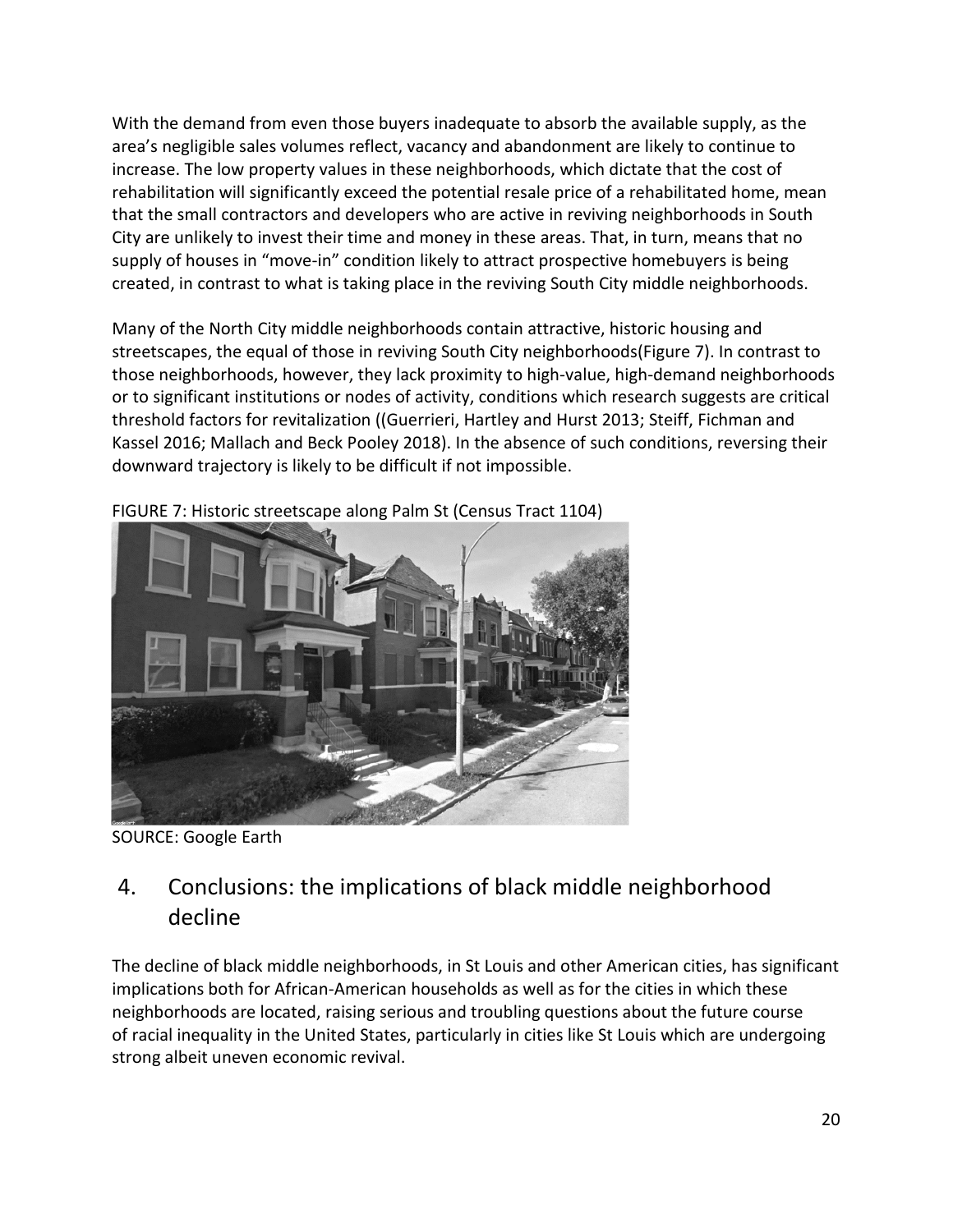The story of St Louis' black middle neighborhoods confirms the national narrative of the loss of black household wealth as a result of the foreclosure crisis and the Great Recession; as one study found, "Overall, half the collective wealth of African-American families was stripped away during the Great Recession due to the dominant role of home equity in their wealth portfolios and the prevalence of predatory high-risk loans in communities of color (Shapiro, Meschede and Osoro 2013, p4)." While the data available for census tracts do not permit measuring overall household wealth, they make it possible to estimate, at least roughly, the loss of home equity in recent years.

To illustrate this, I have estimated the change in homeowner equity in North City census tract 1073, roughly corresponding to the Walnut Park West neighborhood, from 2008 to 2016. For this analysis, I have made a number of assumptions: (1) the median value for all owneroccupied properties is the same as the median sales price for that year, with the difference in value for properties with or without a mortgage adjusted by the ratio between the two in the American Community Survey for 2006-2010 and 2012-2016 respectively; and (2) home owners with a mortgage have average equity of 25%, an estimate consistent with the limited literature onthe subject (CoreLogic 2[0](#page-29-14)17, Li and Goodman 2016)[.](#page-29-14) The findings are shown in Table 10<sup>15</sup>.

| 2008          | N   | Estimated<br>Median value | Equity<br>% | Equity           | Total equity     |
|---------------|-----|---------------------------|-------------|------------------|------------------|
| With mortgage | 876 | \$73,650                  | 25%         | \$16,129,350     |                  |
| No mortgage   | 527 | \$78,300                  | 100%        | \$41,264,100     |                  |
| <b>TOTAL</b>  |     |                           |             |                  | \$57,393,450     |
|               |     |                           |             |                  |                  |
| 2016          | N   | Estimated                 | Equity      | Equity           | Total equity     |
|               |     | Median value              | %           |                  |                  |
| With mortgage | 578 | \$47,600                  | 25%         | 6,878,200<br>\$. |                  |
| No mortgage   | 471 | \$32,800                  | 100%        | \$15,448,800     |                  |
| <b>TOTAL</b>  |     |                           |             |                  | \$22,337,000     |
| Change 2008-  |     |                           |             |                  | $(-$35,046,450)$ |
| 2016          |     |                           |             |                  |                  |

TABLE 10: Estimated change in homeowner equity in census tract 1073 from 2008 to 2016

SOURCE: Underlying data from American Community Survey and CoreLogic. Analysis by author.

Tract 1073's homeowners, 98% of whom are African-American, lost an estimated \$35 million in equity from 2008 to 2016, or 61% of their aggregate 2008 equity. This contrasts with the trend at the same time in South City's Shaw neighborhood (tract 1172), a middle neighborhood in 2000, where aggregate homeowner equity in 2008 was much the same as that in tract 1073<sup>[16](#page-29-15)</sup>. By 2016, homeowner equity in tract 1172 had increased by over \$46 million, and was roughly five times greater than that of tract 1073 (Table 11).

The loss of hundreds of millions of dollars in thousands of homeowners' wealth is a severe blow to the economic condition and sustainability of St Louis' African-American community. To this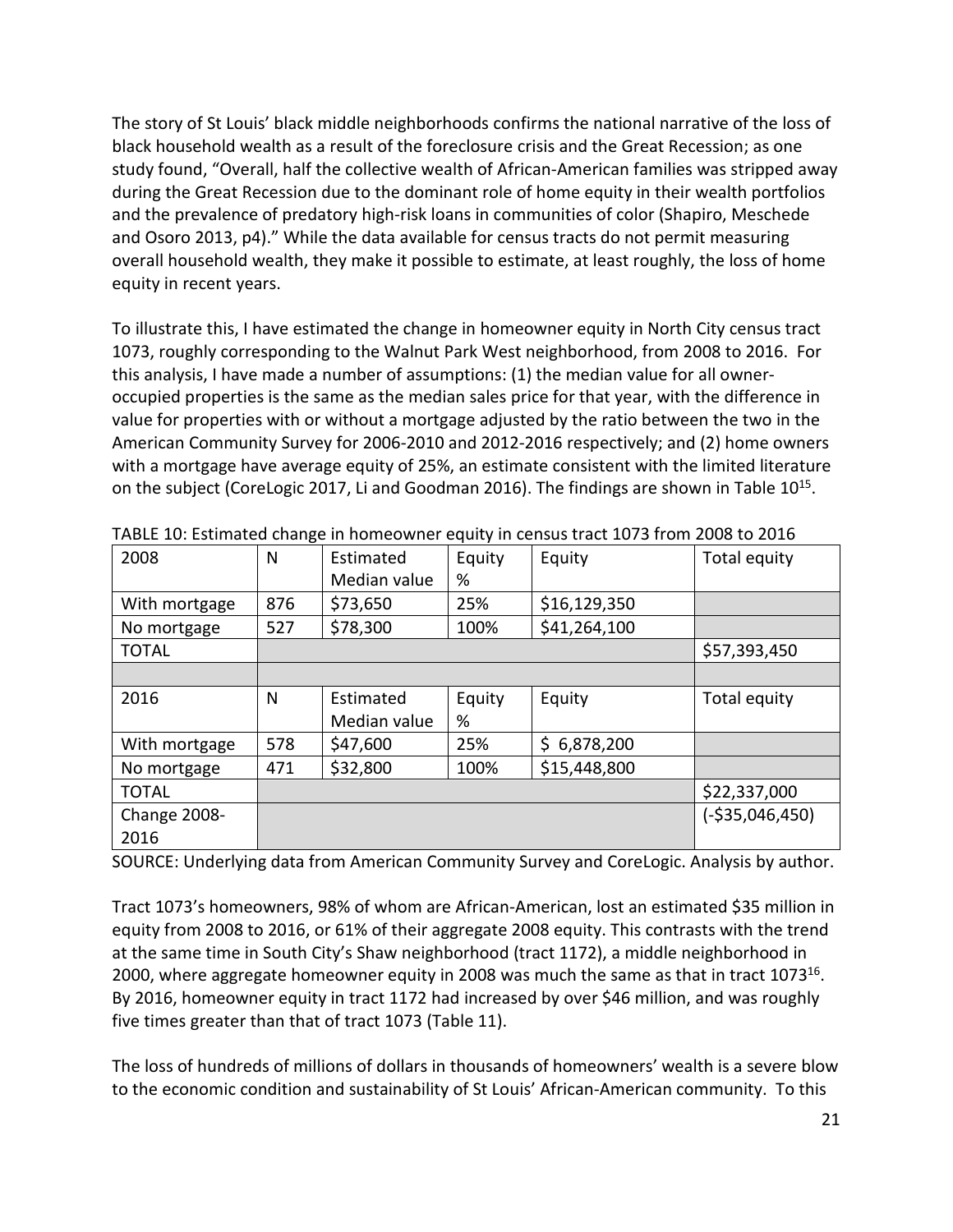economic loss, one must add the psychological trauma of watching one's neighborhood deteriorate, and of being uprooted – whether involuntarily through foreclosure or nominally by one's own choice – from the neighborhood that has been one's home.

| 2008          | N   | Estimated    | Equity | Equity       | Total equity  |
|---------------|-----|--------------|--------|--------------|---------------|
|               |     | Median value | %      |              |               |
| With mortgage | 934 | \$161,000    | 25%    | \$37,593,500 |               |
| No mortgage   | 132 | \$171,200    | 100%   | \$22,572,000 |               |
| <b>TOTAL</b>  |     |              |        |              | \$60,165,500  |
|               |     |              |        |              |               |
| 2016          | N   | Estimated    | Equity | Equity       | Total equity  |
|               |     | Median value | %      |              |               |
| With mortgage | 995 | \$261,200    | 25%    | \$64,973,500 |               |
| No mortgage   | 233 | \$180,000    | 100%   | \$41,940,000 |               |
| <b>TOTAL</b>  |     |              |        |              | \$106,913,500 |
| Change 2008-  |     |              |        |              | +\$46,748,000 |
| 2016          |     |              |        |              |               |

TABLE 11: Estimated change in homeowner equity in census tract 1172 from 2008 to 2016

SOURCE: Underlying data from American Community Survey and CoreLogic. Analysis by author

The loss of African-American middle neighborhoods and their middle income families is likely to have significant and problematic effects on St Louis as a whole. Independent of the specifically racial dimension of the shift, the loss of so many middle neighborhoods is itself problematic. As we saw in Table 2A, the number of middle income census tracts dropped by more than half, from 48 to 23, between 2000 and 2015. This reflects two separate trends, the increased polarization of households by income, with more low income and more affluent households but fewer in the middle income brackets, the "hollowing of the middle class" (Davidson 2014 among many others), coupled with the increased 'economic sorting' of households by income level, resulting in more affluent and more poor neighborhoods, with fewer in the middle (Booza, Cutsinger and Galster 2006, Bischoff and Reardon 2013). This is manifest in St Louis, where North City – and some parts of South City - are becoming poorer, while neighborhoods in the Central Corridor such as the Central West End, and those South City neighborhoods near the Corridor, including Shaw, Lafayette Square and Benton Park among others, are becoming more affluent. St Louis' Gini index of economic inequality increased from .469 in 2007 to .531 in 2016, roughly the same as that of Guatemala<sup>[17](#page-29-16)</sup>. St Louis is becoming a city of poor and well-todo households with fewer and fewer in between.

The economic polarization of St Louis has an explicitly racial dimension. Reflecting in part the effects of the migration shown in Table 6, the city's white population is becoming more affluent and its black population poorer. Between 2000 and 2016, the median black household income dropped from 62% to 46% of the median white household income (Table 12). Similar shifts have taken place in many other American cities.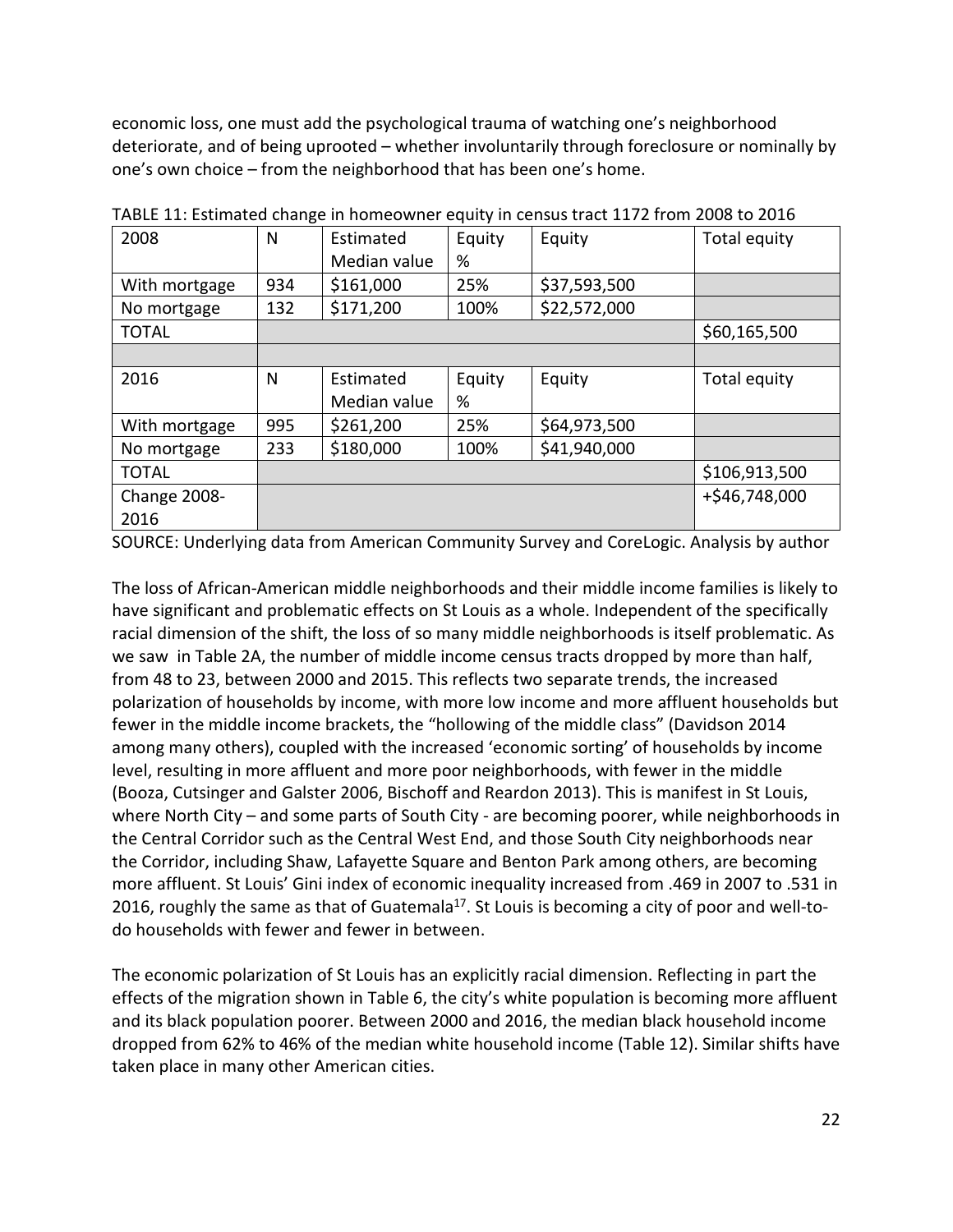|                      | Median household income | Change in    |         |               |  |
|----------------------|-------------------------|--------------|---------|---------------|--|
|                      | 2000                    | 2000 (in     | 2016    | constant \$\$ |  |
|                      |                         | $2016$ \$\$) |         |               |  |
| White                | \$33514                 | \$48377      | \$52074 | $+7.6%$       |  |
| <b>Black</b>         | \$20785                 | \$30003      | \$23751 | $-20.8%$      |  |
| Black income as % of | 62%                     | 46%          |         |               |  |
| white income         |                         |              |         |               |  |

TABLE 12: Income change by race in St Louis 2000 to 2016

SOURCE: 2000 Census, American Community Survey. Inflation adjustment based on Consumer Price Index (CPI).

By 2016, although the total number of white and African-American households in St Louis was roughly the same, 2/3 of all households earning under \$25,000 were black, while nearly 80% of all households earning \$75,000 or more were white. These households are increasingly sorting into distinct spatial bands of poverty and affluence. In another reflection of racial disparity, in 2016 only 14% of black adults, but 48% of white adults, had a B.A. or higher degree.<sup>[18](#page-29-17)</sup> This economic and racial polarization carries with it dire implications for the future of the city not only from the standpoint of equity and justice, but with respect to its future economic growth and physical vitality.

The loss of black middle neighborhoods and the shrinking of the black middle class have other negative implications. The loss of these neighborhoods as viable communities reduces the options available to upwardly mobile African-American households, and increases the likelihood that more will continue to leave St Louis to find better housing and quality of life, thus further perpetuating the city's growing racial and economic polarization. Moreover, the shrinkage of the black middle class in St Louis reduces the pool of those African-Americans most likely to engage in the city's organizational, civic and political life, diminishing the number and variety of black voices likely to be heard in its institutional and political discourse and the extent to which African-Americans meaningfully share in the distribution of political, if not economic, power in the city.

The challenge of preserving or restoring the vitality of African-American middle neighborhoods is a difficult one, but one that should be a high priority for local officials, civic and philanthropic institutions, and community development organizations in St Louis and elsewhere. It must begin by addressing the reality that these neighborhoods have been largely neglected by policymakers, as they have by researchers; as Cleveland community development leader Jeffrey Verespej points out "They're not as sexy as high-investment, high-growth neighborhoods and lack the moral imperative to help those who are truly needy." (quoted in Greenblatt 2008). Greenblatt puts it bluntly, "when a neighborhood isn't rich – but isn't poor – government tends to forget about it." As George Galster (2016) writes, however, "these places are not where the most vulnerable citizens live, nor where the evils of filtering wreak the most havoc of blight and abandonment, they are the places where interventions may plausible head of these worst-case situations in the future (p18)." The worst-case situations are clearly visible in the array of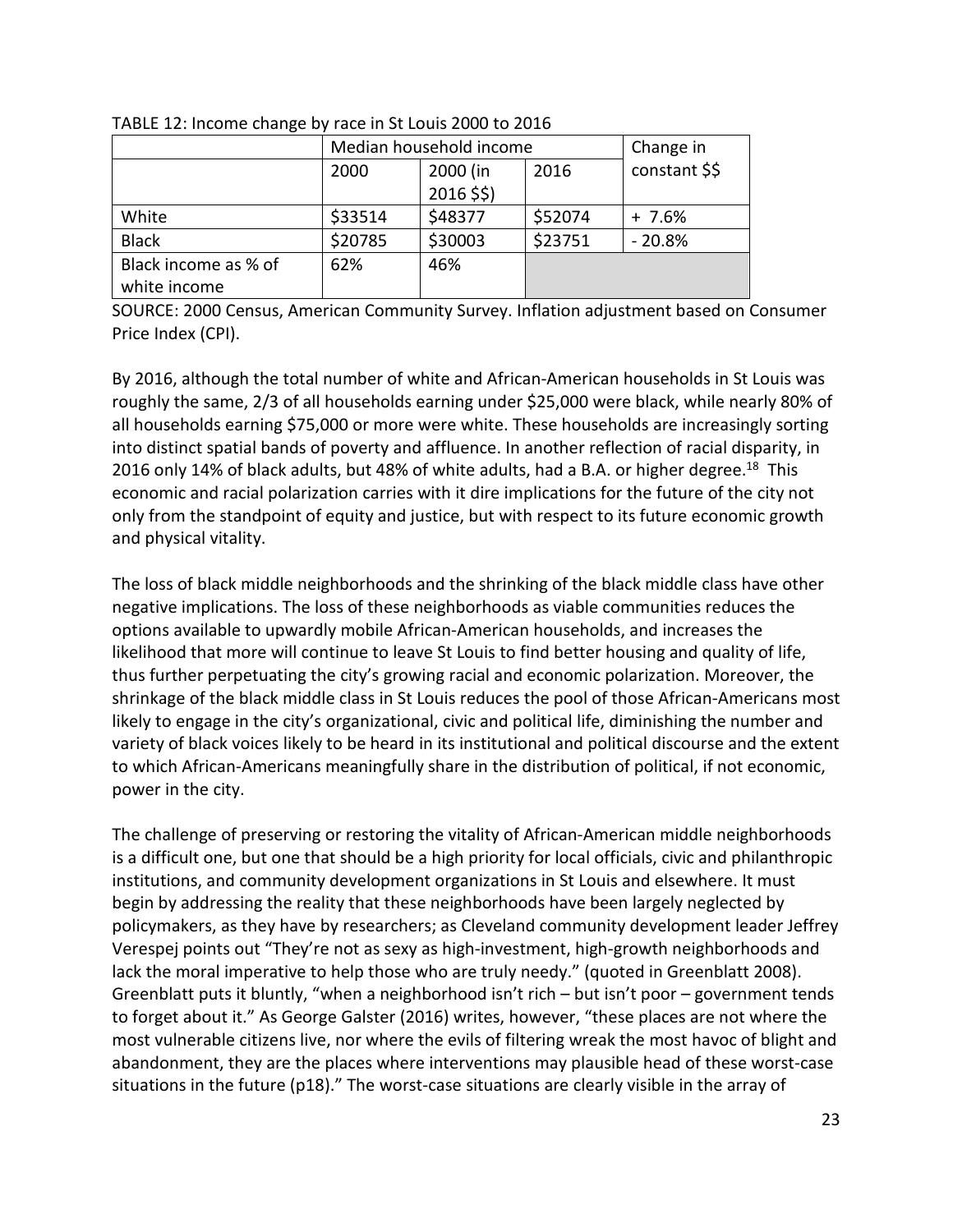devastated blocks and neighborhoods that lie between the heart of St Louis' middle neighborhoods and the city's downtown.

If the first step is to prompt local – as well as state and federal – governments to pay attention to these neighborhoods, and try to stabilize them before they pass the point of no return, the second is to focus on rebuilding housing market confidence and demand; as David Boehlke (2016) writes, "these places all face an unstated dilemma: a profound lack of confidence in the neighborhood, resulting in an inability to complete for the solid buyers and renters that every neighborhood must have to succeed" (pp85-86). Reversing the loss of demand, which in some areas can be characterized as market failure, requires more than bargain prices (which already exist) or marketing; it will require significant investment in upgrading the quality of life in the neighborhood, addressing issues of crime, disorder and quality education, as well as making housing improvements and enhancing the visible public realm. Promoting these neighborhoods is important, but as marketing expert Marcia Nedland (2016) cautions, "a promotion strategy will not work if the product – the neighborhood – is not competitive. [...] Just being an adequate place to live is not enough to compete for a shrinking pool of homebuyers (p101)."

In the end, I would argue that there is indeed a moral imperative to address the decline of middle neighborhoods, particularly those that have been a haven for African-American families for decades. The continuing viability of middle neighborhoods is what stands between the reconfiguration of the future American city as one polarized spatially, economically and racially between affluence and poverty, between prosperous whites and increasingly impoverished African-Americans, only barely leavened by the growing presence of other racial and ethnic communities. That is not a future that I, and I believe most people, consider desirable.

#### REFERENCES

Anderson, L. & Hefter S. Understanding the Causes of the Differences Between the 2010 American Community Survey and 2010 Census Vacancy Rates. U.S. Census Bureau (2012) Bischoff, Kendra and Sean F. Reardon Residential Segregation by Income, 1970–2009. Providence RI: US 2010 Project, Brown University (2013).

Boehlke, David. "Strategies to improve middle neighborhoods" in Brophy, Paul, ed. *On The Edge: America's Middle Neighborhoods.* New York, NY: The American Assembly (2016) Booza, Jason C., Jacqueline Cutsinger and George Galster. Where Did They Go? The Decline of Middle-Income Neighborhoods in Metropolitan America. Washington, DC: Metropolitan Policy Program, The Brookings Institution (2006).

Bound, John, and Richard B. Freeman. "What went wrong? The erosion of relative earnings and employment among young black men in the 1980s." *The Quarterly Journal of Economics* 107.1 (1992): 201-232.

Brophy, Paul. Preface to Brophy, Paul, ed. *On The Edge: America's Middle Neighborhoods.* New York, NY: The American Assembly (2016)

CoreLogic, *Equity Report* Q1 2017. Irvine, CA: CoreLogic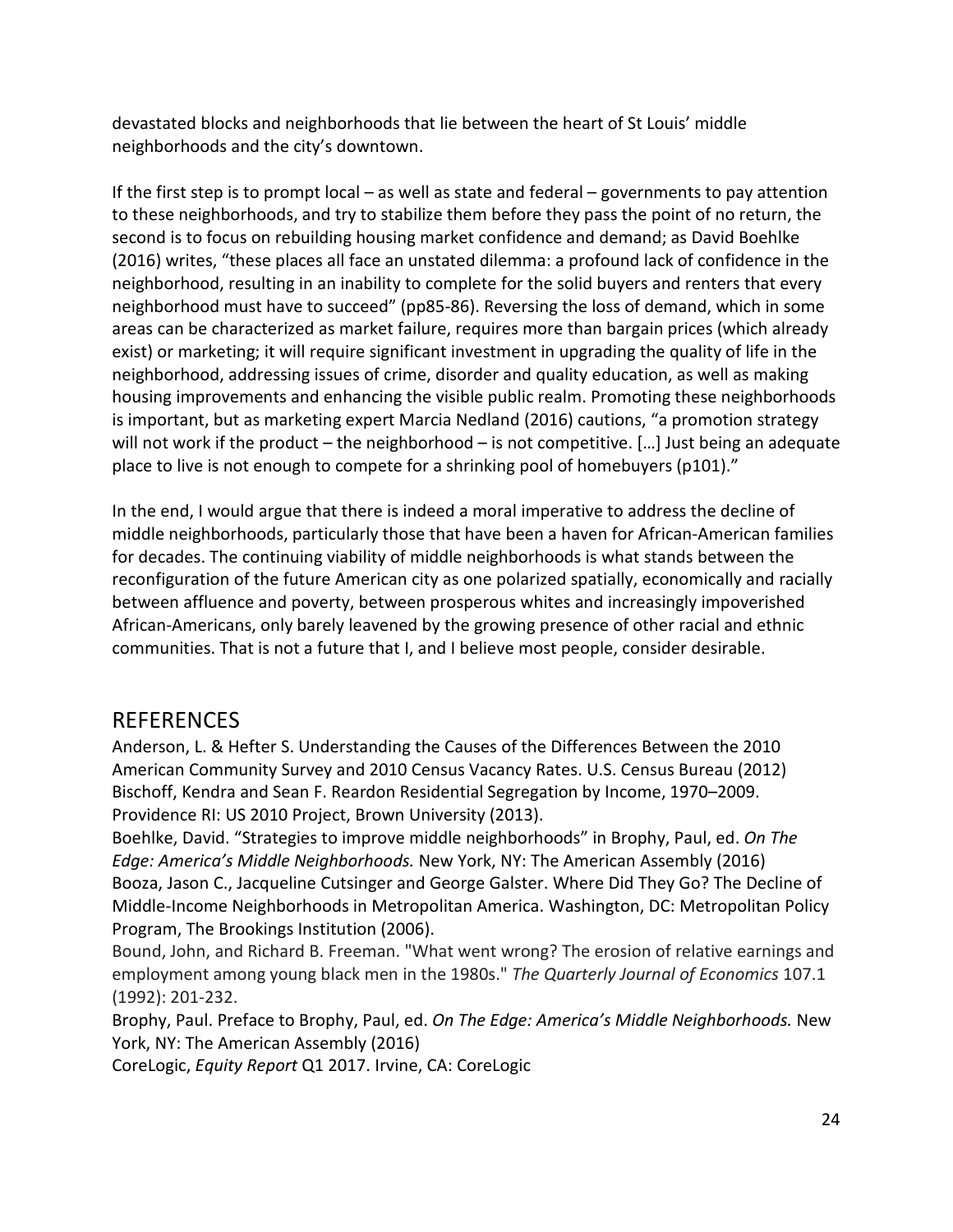Davidson, Paul. "Income inequality and hollowing out the middle class" Journal of Post Keynesian Economics, 36:2 (2014), 381-384

Dowdall, Emily. Philadelphia's Changing Neighborhoods: Gentrification and Other Shifts Since 2000. Philadelphia, PA: Pew Charitable Trusts (2016)

Dynamo Metrics and Cleveland Neighborhood Progress, Inc. *Decision Support for Property Intervention: Rehab Impacts in Greater Cleveland 2009 – 2015.* Cleveland, OH: Cleveland Neighborhood Progress, Inc.

Ehrenhalt, Alan. *The Lost City: The Forgotten Virtues of Community in America*. New York, NY: Basic Books (1995)

Faber, Jacob W. "Racial Dynamics of Subprime Mortgage Lending at the Peak" Housing Policy Debate 23:2 (2013)

Ferrick, Tom Jr. "Black Exodus: Part One," Metropolis, October 7, 2011.

[http://www.phlmetropolis.com/2011/10/black-exodus.php.](http://www.phlmetropolis.com/2011/10/black-exodus.php)

Linda E. Fisher, "Target Marketing of Subprime Loans: Racialized Consumer Fraud & Reverse Redlining" *Journal of Law and Policy*, 18:1 (2009) 121-155

Frey, William. "Black Flight to the Suburbs on the Rise", Washington DC: The Brookings institution, The Avenue Blog, July 31, 015 [https://www.brookings.edu/blog/the-](https://www.brookings.edu/blog/the-avenue/2015/07/31/black-flight-to-the-suburbs-on-the-rise/)

[avenue/2015/07/31/black-flight-to-the-suburbs-on-the-rise/](https://www.brookings.edu/blog/the-avenue/2015/07/31/black-flight-to-the-suburbs-on-the-rise/)

Galster, George. "The Case for intervention in Middle Neighborhoods", in Brophy, Paul, ed. *On The Edge: America's Middle Neighborhoods.* New York, NY: The American Assembly (2016) Greenblatt, Alan. "Caught in the Middle" *Governing*, June 2018.

Grigsby, William*. Housing Markets and Public Policy*. Philadelphia: University of Pennsylvania Press (1963)

Griswold, Nigel G., Benjamin Calnin, Michael Schramm, Luc Anselin & Paul Boehnlein. Estimating the Effect of Demolishing Distressed Structures in Cleveland, OH, 2009–2013: Impacts on Real Estate Equity and Mortgage-Foreclosure. A Report Produced by Griswold Consulting Group (2014).

Guerrieri, Veronica, Daniel Hartley, and Erik Hurst. "Endogenous gentrification and housing price dynamics." Journal of Public Economics 100 (2013): 45–60.

Holly K. Hacker and Tawnell D. Hobbs "'Black flight' changing the makeup of Dallas schools". *Dallas News*, June 9, 2010

[https://www.dallasnews.com/news/education/2010/06/09/black-flight\\_changing-the-makeup](https://www.dallasnews.com/news/education/2010/06/09/black-flight_changing-the-makeup-of-dallas-schools)[of-dallas-schools](https://www.dallasnews.com/news/education/2010/06/09/black-flight_changing-the-makeup-of-dallas-schools)

Harlan, Chico, "In St. Louis, Delmar Boulevard is the line that divides a city by race and perspective", *Washington Post*, August 22, 2014,

[https://www.washingtonpost.com/national/in-st-louis-delmar-boulevard-is-the-line-that](https://www.washingtonpost.com/national/in-st-louis-delmar-boulevard-is-the-line-that-divides-a-city-by-race-and-perspective/2014/08/22/de692962-a2ba-4f53-8bc3-54f88f848fdb_story.html?utm_term=.7d8803cf3cb6)[divides-a-city-by-race-and-perspective/2014/08/22/de692962-a2ba-4f53-8bc3-](https://www.washingtonpost.com/national/in-st-louis-delmar-boulevard-is-the-line-that-divides-a-city-by-race-and-perspective/2014/08/22/de692962-a2ba-4f53-8bc3-54f88f848fdb_story.html?utm_term=.7d8803cf3cb6) [54f88f848fdb\\_story.html?utm\\_term=.7d8803cf3cb6](https://www.washingtonpost.com/national/in-st-louis-delmar-boulevard-is-the-line-that-divides-a-city-by-race-and-perspective/2014/08/22/de692962-a2ba-4f53-8bc3-54f88f848fdb_story.html?utm_term=.7d8803cf3cb6)

Hines, Tesa Rigel. "Community Prejudice Is Also to Blame: Significant Causes and Effects of Residential Segregation in St. Louis". *Journal of Urban History*, first published March 5, 2018, [https://doi.org/10.1177/0096144217746376.](https://doi.org/10.1177%2F0096144217746376)

Howell, Junia, and Michael O. Emerson. "Preserving racial hierarchy amidst changing racial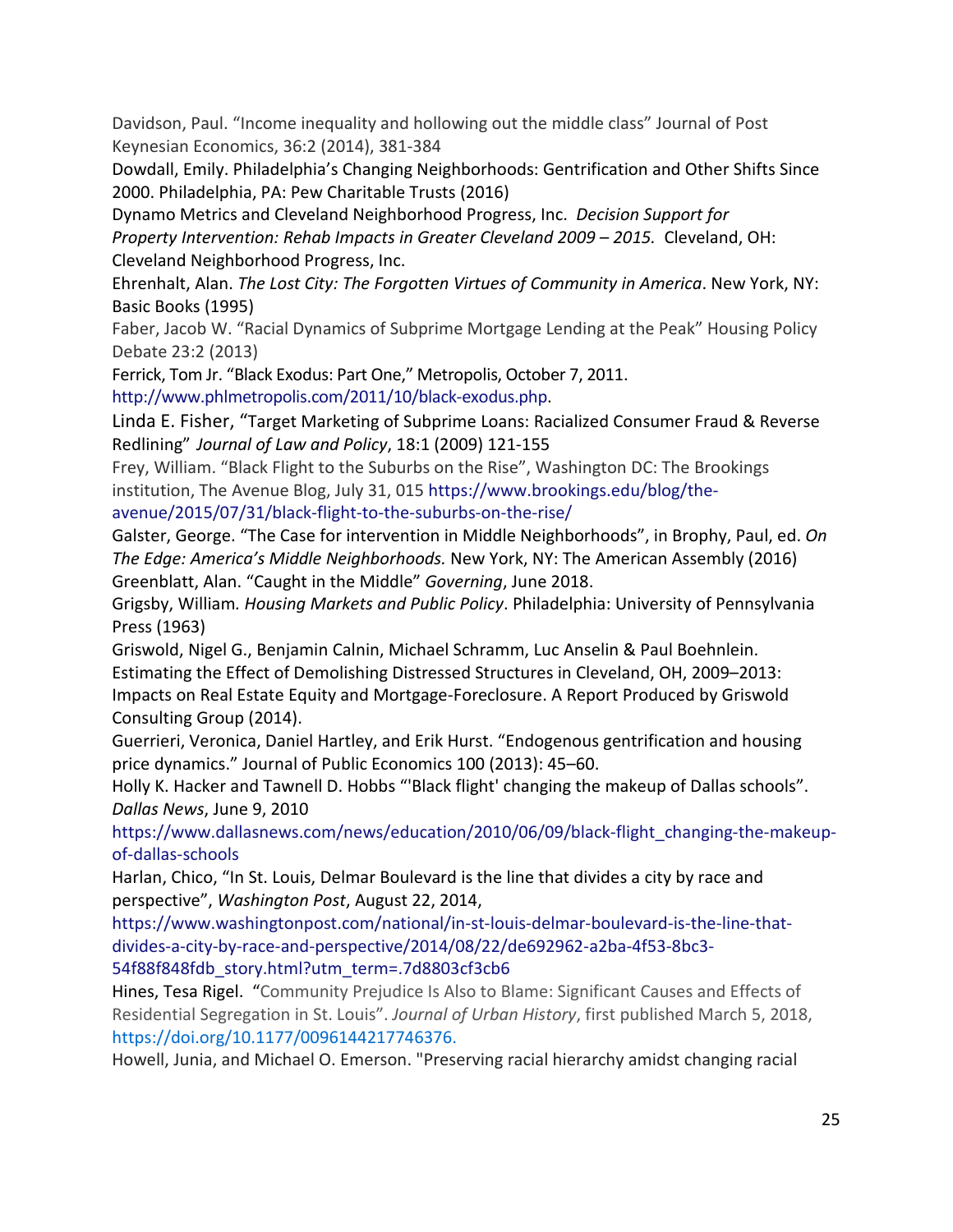demographics: how neighbourhood racial preferences are changing while maintaining segregation." *Ethnic and Racial Studies* 41, no. 15 (2018): 2770-2789.

Kasarda, John D. "Urban industrial transition and the underclass." *The Annals of the American Academy of Political and Social Science* 501.1 (1989): 26-47.

Keller, Suzanne. *The Urban Neighborhood: A Sociological Perspective*. New York, NY: Random House (1968)

Kellogg, Alex. "Black Flight Hits Detroit," *Wall Street Journal*, June 5, 2010.

Krysan, Maria. "Does Race Matter in the Search for Housing? An Exploratory Study of Search Strategies, Experiences, and Locations" *Social Science Research* 37(2) (2008): 581–603 Lee, William "A crumbling, dangerous South Side creates exodus of Black Chicagoans" *Chicago Tribune* March 18, 2016

[http://www.chicagotribune.com/news/opinion/commentary/ct-black-exodus-chicago-](http://www.chicagotribune.com/news/opinion/commentary/ct-black-exodus-chicago-20160318-story.html)[20160318-story.html](http://www.chicagotribune.com/news/opinion/commentary/ct-black-exodus-chicago-20160318-story.html)

Li, Wei and Laurie Goodman, How Much House Do Americans Really Own? Measuring America's Accessible Housing Wealth by Geography and Age, Washington DC: Urban Institute 2016 Li, Yanmei, and Hazel A. Morrow-Jones. "The impact of residential mortgage foreclosure on neighborhood change and succession." *Journal of Planning Education and Research* 30, no. 1 (2010): 22-39.

Mallach, Alan. "Lessons from Las Vegas: Housing markets, neighborhoods, and distressed single-family property investors." *Housing Policy Debate* 24.4 (2014): 769-801.

Mallach, Alan. "The uncoupling of the economic city: Increasing spatial and economic polarization in American older industrial cities." *Urban Affairs Review* 51.4 (2015c): 443-473.

Mallach, Alan. What Drives Neighborhood Trajectories In Legacy Cities? Understanding The Dynamics Of Change. Cambridge, MA: Lincoln Institute of Land Policy, Working Paper (2015a) Mallach, Alan. Gentrification and Neighborhood Decline In a Legacy City: Looking at Milwaukee 2000-2012. Washington, DC: Center for Community Progress (2015b)

Mallach, Alan and Karen Beck Pooley. What Drives Neighborhood Revival? Exploring Qualitative Approaches To Neighborhood Change Research. Cambridge, MA: Lincoln Institute of Land Policy, Working Paper (2018)

Nedland, Marcia. "Using place-branding strategy to create homebuyer demand for legacy city neighborhoods" in Brophy, Paul, ed. *On The Edge: America's Middle Neighborhoods.* New York, NY: The American Assembly (2016)Mallowe, Mark. "Black

Exodus: Part Two," Metropolis, October 6, 2011. [http://www.phlmetropolis.](http://www.phlmetropolis/) com/2011/10/black-exodus-part-two.php.

Park, Robert E. *Human Communities: The City and Human Ecology*. Glencoe IL: The Free Press (1952)

Pattillo, Mary. "Black middle-class neighborhoods." *Annual Review of Sociology* 31 (2005): 305- 329.

Pattillo, Mary. *Black picket fences: Privilege and peril among the black middle class*. University of Chicago Press, 2013.

[Raghavendran, Via Beena and MaryJo Webster.](http://www.startribune.com/minneapolis-black-families-parents-flock-to-other-school-choices-while-home-district-reels/445108753/#1) "Minneapolis' black families lead the way in fleeing to other schools". *Minneapolis Star-Tribune*, Sept. 20, 2017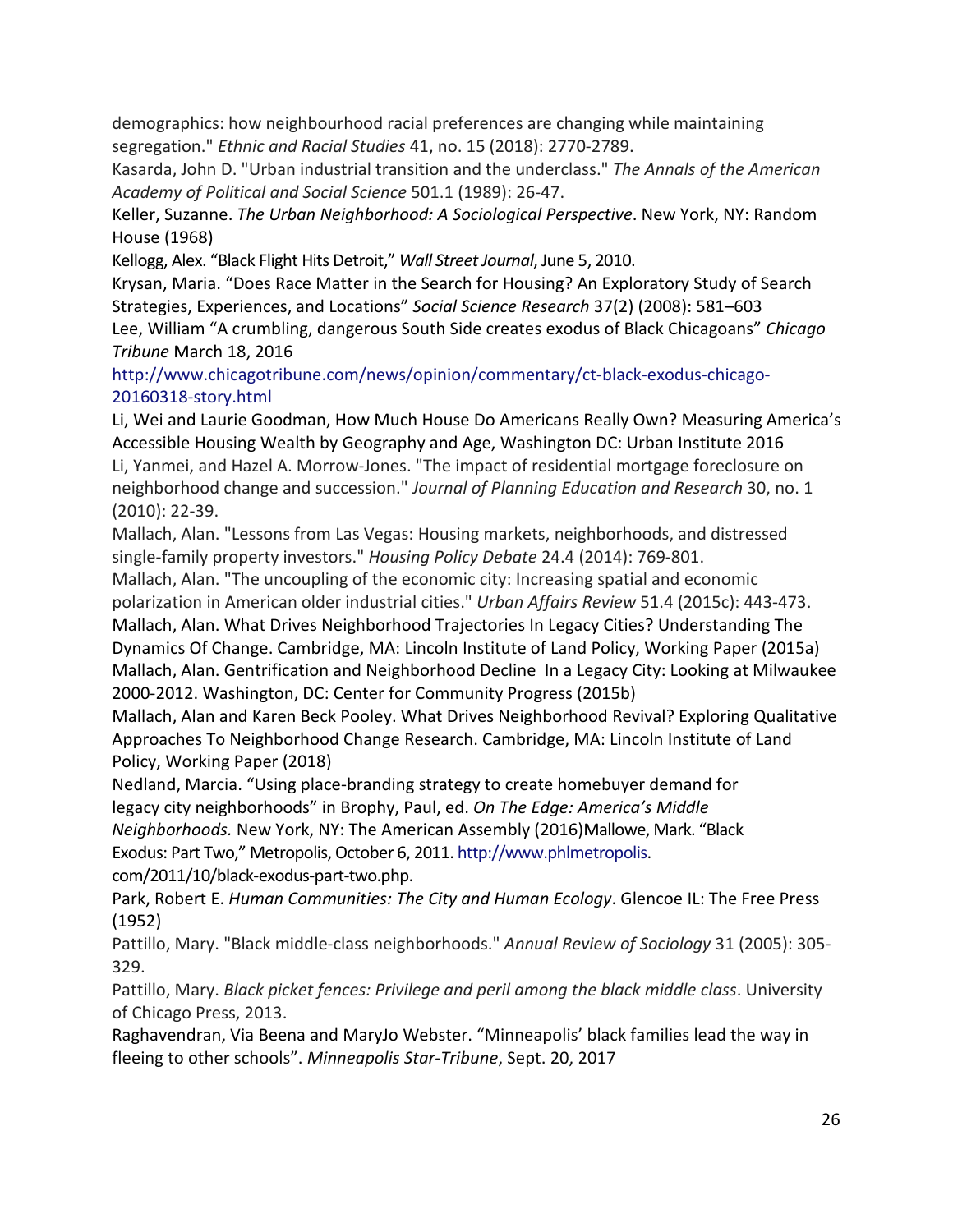Rugh, Jacob S., and Douglas S. Massey. "Racial segregation and the American foreclosure crisis." *American sociological review* 75, no. 5 (2010): 629-651.

Schuetz, Jenny, Vicki Been, and Ingrid Gould Ellen. "Neighborhood effects of concentrated mortgage foreclosures." *Journal of Housing Economics* 17, no. 4 (2008): 306-319.

Schwirian, Kent P. "Models of neighborhood change." *Annual Review of Sociology* 9.1 (1983): 83-102.

Shapiro, Thomas, Tatjana Meschede and Sam Osoro. The Roots of the Widening Racial Wealth Gap: Explaining the Black-White Economic Divide. Waltham, MA: Brandeis University Institute on Assets and Social Policy 2013

Skogan, Wesley G. *Disorder and decline: Crime and the spiral of decay in American neighborhoods*. Univ of California Press, 1990.

Steif, Kenneth, Michael Fishman and Simon Kassel. Predicting gentrification using longitudinal census data. Philadelphia, PA: Urban Spatial Analysis (2016)

Steil, Justin P., Len Albright, Jacob S. Rugh, and Douglas S. Massey. "The social structure of mortgage discrimination." *Housing studies* 33, no. 5 (2018): 759-776.

Suarez, Ray *The Old Neighborhood*. New York NY: Free Press (1999)

Taub, Richard P., D. Garth Taylor, and Jan D. Dunham. *Paths of neighborhood change: Race and crime in urban America.* Chicago IL: University of Chicago Press (1984)

Webber, Henry S. "Local Public Policy and Middle Neighborhoods," in Brophy, Paul, ed. *On The Edge: America's Middle Neighborhoods.* New York, NY: The American Assembly (2016)

Winsberg, Morton D. "Flight from the Ghetto." *American journal of Economics and Sociology* 44.4 (1985): 411-421.

Woldoff, Rachael A.. *White Flight/Black Flight*. Ithaca NY: Cornell University Press (2011)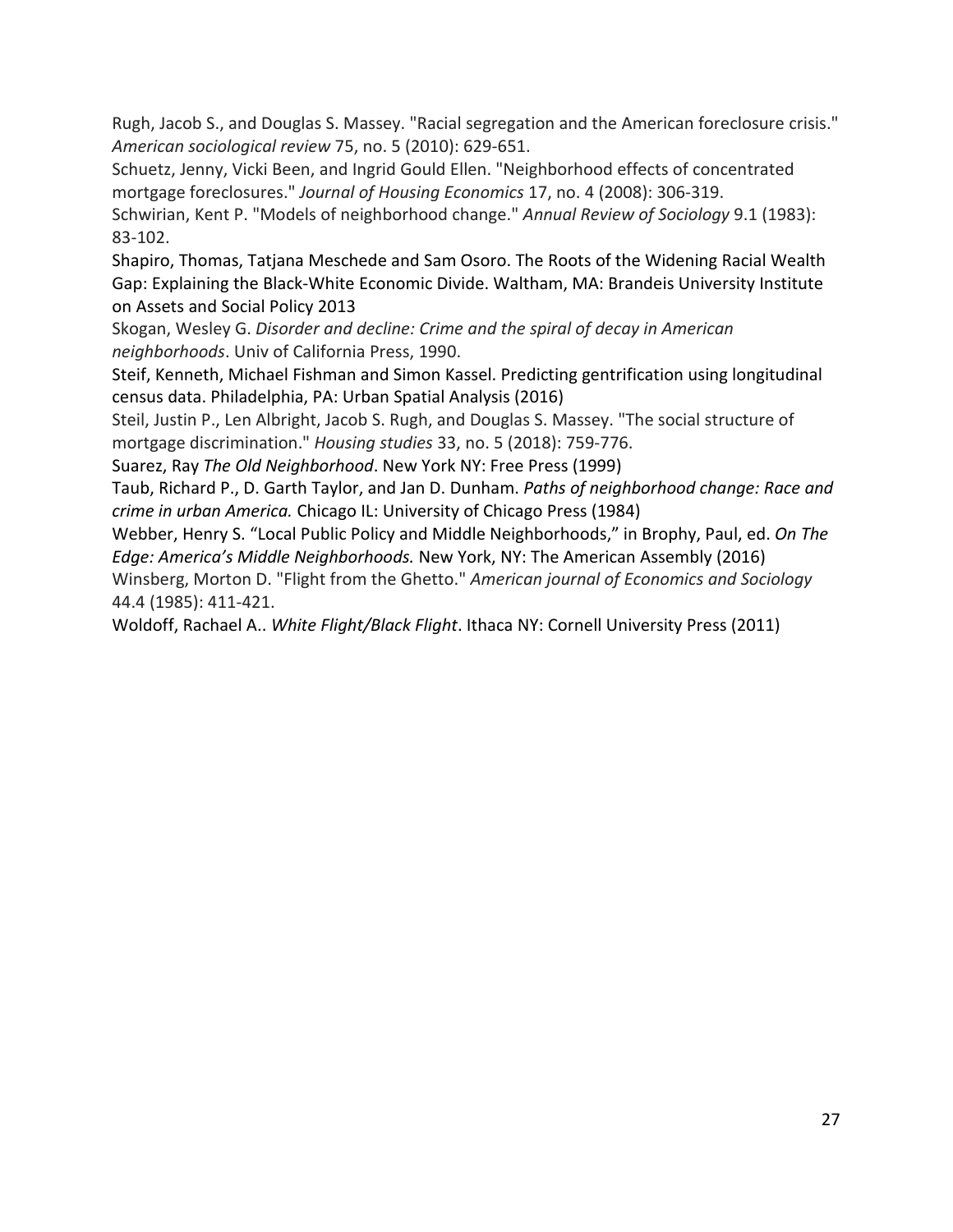| <b>CENSUS</b>     | POP-           | POP-           | CHANGE   | MED        | <b>MED INC</b> | MED        | CHANGE    | N              | N              | CHANGE  | %              | %              |
|-------------------|----------------|----------------|----------|------------|----------------|------------|-----------|----------------|----------------|---------|----------------|----------------|
| <b>TRACT</b>      | <b>ULATION</b> | <b>ULATION</b> | 2000-    | <b>INC</b> | 1999 in        | <b>INC</b> | IN        | <b>POVERTY</b> | <b>POVERTY</b> | 2000-   | <b>POVERTY</b> | <b>POVERTY</b> |
|                   | 2000           | 2015           | 2015     | 1999       | 2015 \$\$\$    | 2015       | CONSTANT  | 2000           | 2015           | 2015    | 2000           | 2015           |
|                   |                |                |          |            | (note 1)       |            | \$\$2000- |                |                |         |                |                |
|                   |                |                |          |            |                |            | 2015      |                |                |         |                |                |
| 105500            | 2993           | 2993           | $\Omega$ | \$22047    | \$31562        | \$31088    | $-1.5%$   | 675            | 942            | $+267$  | 22.6%          | 31.6%          |
| 106400            | 3088           | 2445           | $-643$   | \$25195    | \$36069        | \$22147    | $-38.6%$  | 624            | 737            | $+113$  | 20.4%          | 30.1%          |
| 106700            | 4321           | 2960           | $-1361$  | \$25925    | \$37114        | \$23019    | $-38.0%$  | 950            | 1278           | $+328$  | 22.1%          | 43.5%          |
| 107200            | 1730           | 1156           | $-574$   | \$22143    | \$31700        | \$22230    | $-29.9%$  | 518            | 452            | -66     | 30.0%          | 39.3%          |
| 107300            | 6086           | 4675           | $-1411$  | \$29033    | \$41564        | \$24519    | $-41.0%$  | 1148           | 1362           | $+214$  | 18.9%          | 29.5%          |
| 107400            | 3625           | 2968           | $-657$   | \$23836    | \$34124        | \$24189    | $-29.1%$  | 1230           | 1416           | $+186$  | 34.1%          | 48.2%          |
| 107600            | 2196           | 2197           | $+1$     | \$24035    | \$34409        | \$19219    | $-44.1%$  | 524            | 751            | $+227$  | 24.0%          | 34.6%          |
| 108100            | 3800           | 3144           | $-656$   | \$30605    | \$43814        | \$33788    | $-22.9%$  | 724            | 652            | $-72$   | 19.1%          | 21.0%          |
| 108200            | 2996           | 2504           | $-492$   | \$25850    | \$37007        | \$26202    | $-29.2%$  | 527            | 651            | $+134$  | 19.0%          | 28.2%          |
| 108300            | 2587           | 1987           | $-600$   | \$27656    | \$39592        | \$29891    | $-24.5%$  | 574            | 501            | $-73$   | 22.2%          | 25.3%          |
| 109600            | 4139           | 3222           | $-917$   | \$24911    | \$35663        | \$32672    | $-8.4%$   | 1103           | 845            | $-158$  | 26.6%          | 26.4%          |
| 110100            | 3737           | 2879           | $-858$   | \$25709    | \$36805        | \$25659    | $-30.3%$  | 794            | 887            | $+93$   | 21.3%          | 30.9%          |
| 110200            | 3469           | 2309           | $-1160$  | \$22337    | \$31978        | \$21693    | $-32.2%$  | 863            | 949            | $+86$   | 24.9%          | 41.1%          |
| 110400            | 3136           | 2147           | $-989$   | \$22446    | \$32134        | \$22784    | $-29.1%$  | 987            | 626            | $-361$  | 31.6%          | 29.2%          |
| 122000            | 2237           | 1645           | $-592$   | \$21982    | \$31469        | \$19703    | $-37.4%$  | 638            | 612            | $-26$   | 29.9%          | 38.5%          |
| 120200            | 1501           | 1370           | $-131$   | \$22857    | \$32722        | \$20682    | $-36.8%$  | 470            | 737            | $+267$  | 34.6%          | 57.6%          |
| 126900            | 5716           | 4590           | $-1126$  | \$27964    | \$40033        | \$24482    | $-38.8%$  | 1508           | 1743           | $+235$  | 26.5%          | 39.6%          |
| 127000            | 2802           | 2052           | $-750$   | \$23258    | \$33296        | \$22773    | $-31.6%$  | 615            | 331            | $-284$  | 34.5%          | 29.2%          |
| <b>ALL TRACTS</b> | 60159          | 47243          | $-12916$ | \$25324    | \$36254        | \$25564    | $-29.5%$  | 14472          | 15472          | $+1000$ | 24.1%          | 32.7%          |
| CHANGE            |                |                | $-21.5%$ |            |                |            |           |                |                | $+6.9%$ |                | $+35.7%$       |
| 2000-2015         |                |                |          |            |                |            |           |                |                |         |                |                |
| <b>CITYWIDE</b>   | 348189         |                |          | \$27456    | \$39306        | \$35599    | $-9.4%$   |                |                |         | 24.6%          | 27.1%          |

APPENDIX TABLE 1: POPULATION, INCOME AND POVERTY CHANGE IN MIDDLE INCOME CENSUS TRACTS 2000-2015

Note 1. Constant dollars were calculated on the basis of the CPI increase of .4316 from 1999 to 2015.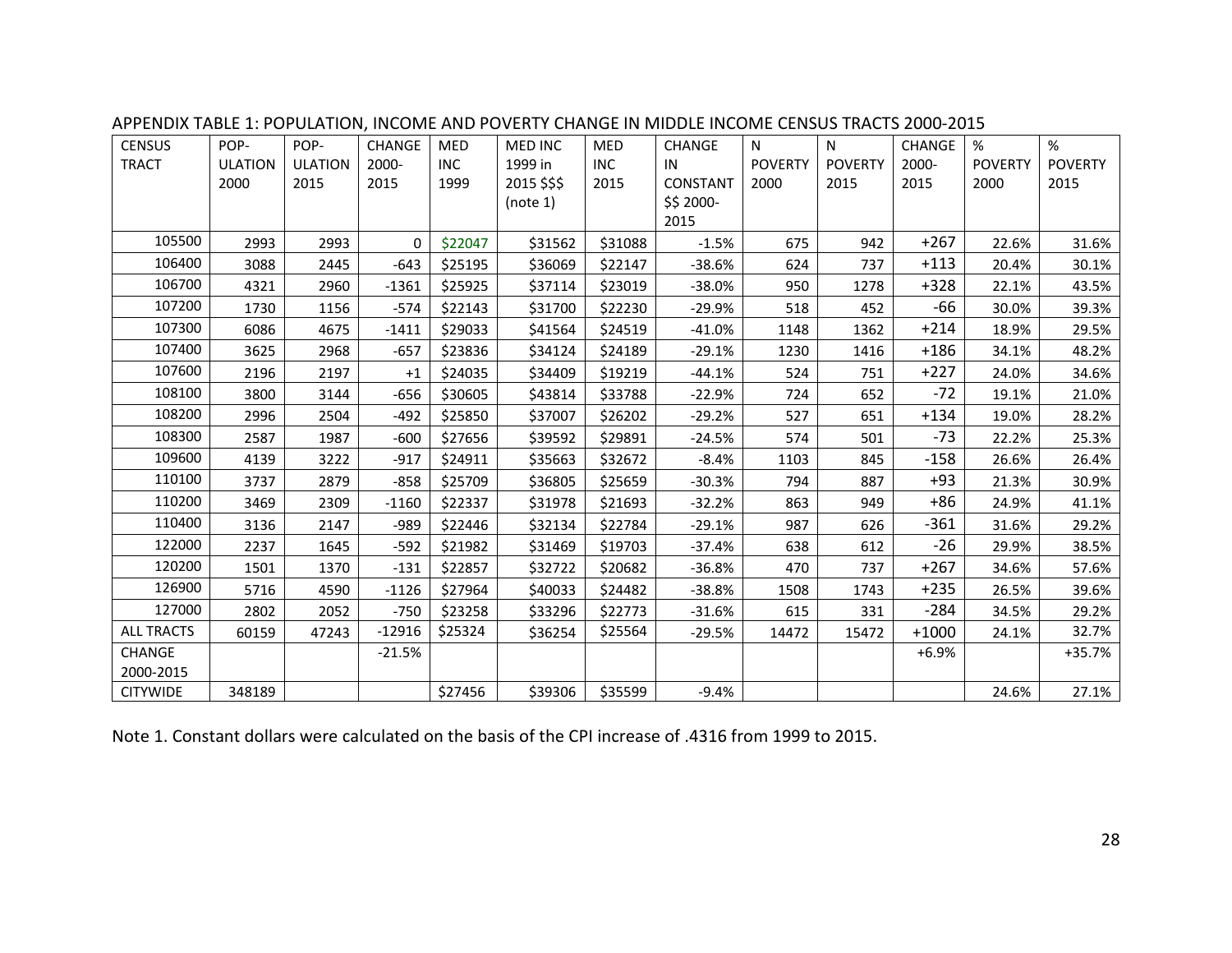|                 | <b>TOTAL HOUSING</b> |         |                     |          | 'OTHER VACANT' |           | <b>HOMEOWNERS</b> |          | <b>RESIDENTIAL SALES</b> |      |                  |
|-----------------|----------------------|---------|---------------------|----------|----------------|-----------|-------------------|----------|--------------------------|------|------------------|
|                 | <b>UNITS</b>         |         | <b>VACANT UNITS</b> |          | <b>UNITS</b>   |           |                   |          |                          |      |                  |
| <b>CENSUS</b>   |                      |         |                     |          |                |           |                   |          |                          |      |                  |
| <b>TRACT</b>    | 2000                 | 2015    | 2000                | 2015     | 2000           | 2015      | 2000              | 2015     | 2000                     | 2006 | 2015             |
| 105500          | 1489                 | 1564    | 300                 | 478      | 58             | 247       | 600               | 552      | 45                       | 60   | 16               |
| 106400          | 1715                 | 1566    | 425                 | 596      | 245            | 486       | 629               | 398      | 20                       | 29   | 5                |
| 106700          | 2161                 | 2003    | 422                 | 660      | 302            | 415       | 905               | 565      | 35                       | 47   | 4                |
| 107200          | 689                  | 663     | 129                 | 201      | 80             | 114       | 318               | 221      | 8                        | 23   | $\mathbf{1}$     |
| 107300          | 2289                 | 2261    | 207                 | 435      | 148            | 374       | 1564              | 1035     | 67                       | 136  | 11               |
| 107400          | 1404                 | 1331    | 265                 | 423      | 211            | 358       | 771               | 515      | 39                       | 64   | $\mathbf{1}$     |
| 107600          | 1195                 | 1189    | 303                 | 315      | 119            | 284       | 517               | 467      | 19                       | 50   | $\overline{4}$   |
| 108100          | 1526                 | 1510    | 174                 | 391      | 80             | 279       | 1003              | 601      | 66                       | 78   | 14               |
| 108200          | 1240                 | 1287    | 101                 | 192      | 14             | 171       | 697               | 653      | 28                       | 49   | $\,8\,$          |
| 108300          | 1053                 | 1077    | 108                 | 207      | 60             | 191       | 664               | 513      | 49                       | 67   | 3                |
| 109600          | 1832                 | 1647    | 274                 | 417      | 156            | 393       | 803               | 627      | 10                       | 33   | $\overline{2}$   |
| 110100          | 1779                 | 1637    | 347                 | 476      | 228            | 434       | 835               | 482      | 41                       | 57   | 3                |
| 110200          | 1628                 | 1451    | 352                 | 496      | 259            | 421       | 663               | 391      | 19                       | 30   | $\mathsf{3}$     |
| 110400          | 1567                 | 1427    | 377                 | 454      | 238            | 330       | 586               | 447      | 8                        | 25   | $\overline{2}$   |
| 122000          | 967                  | 970     | 195                 | 322      | 106            | 186       | 331               | 234      | 11                       | 41   | $\overline{2}$   |
| 120200          | 532                  | 664     | 108                 | 232      | 75             | 166       | 165               | 137      | $\overline{2}$           | 3    | $\mathbf 1$      |
| 126900          | 2478                 | 2240    | 321                 | 523      | 182            | 359       | 1426              | 1090     | 58                       | 118  | $\boldsymbol{9}$ |
| 127000          | 945                  | 849     | 186                 | 220      | 115            | 145       | 322               | 195      | 20                       | 17   | 6                |
| ALL             |                      |         |                     |          |                |           |                   |          |                          |      |                  |
| <b>TRACTS</b>   | 26489                | 25336   | 4594                | 7038     | 2676           | 5353      | 12799             | 9123     | 545                      | 927  | 95               |
| <b>CHANGE</b>   |                      |         |                     |          |                |           |                   |          |                          |      |                  |
| 2000-2015       |                      | $-4.4%$ |                     | $+53.2%$ |                | $+100.0%$ |                   | $-28.7%$ |                          |      | $-82.6%$         |
| <b>CITYWIDE</b> | 176354               | 139555  | 29278               | 36036    | 12881          | 22683     | 68939             | 61266    | 5115                     | 6307 | 3722             |

#### APPENDIX TABLE 2: HOUSING MARKET CHANGE IN MIDDLE INCOME CENSUS TRACTS 2000 TO 2015